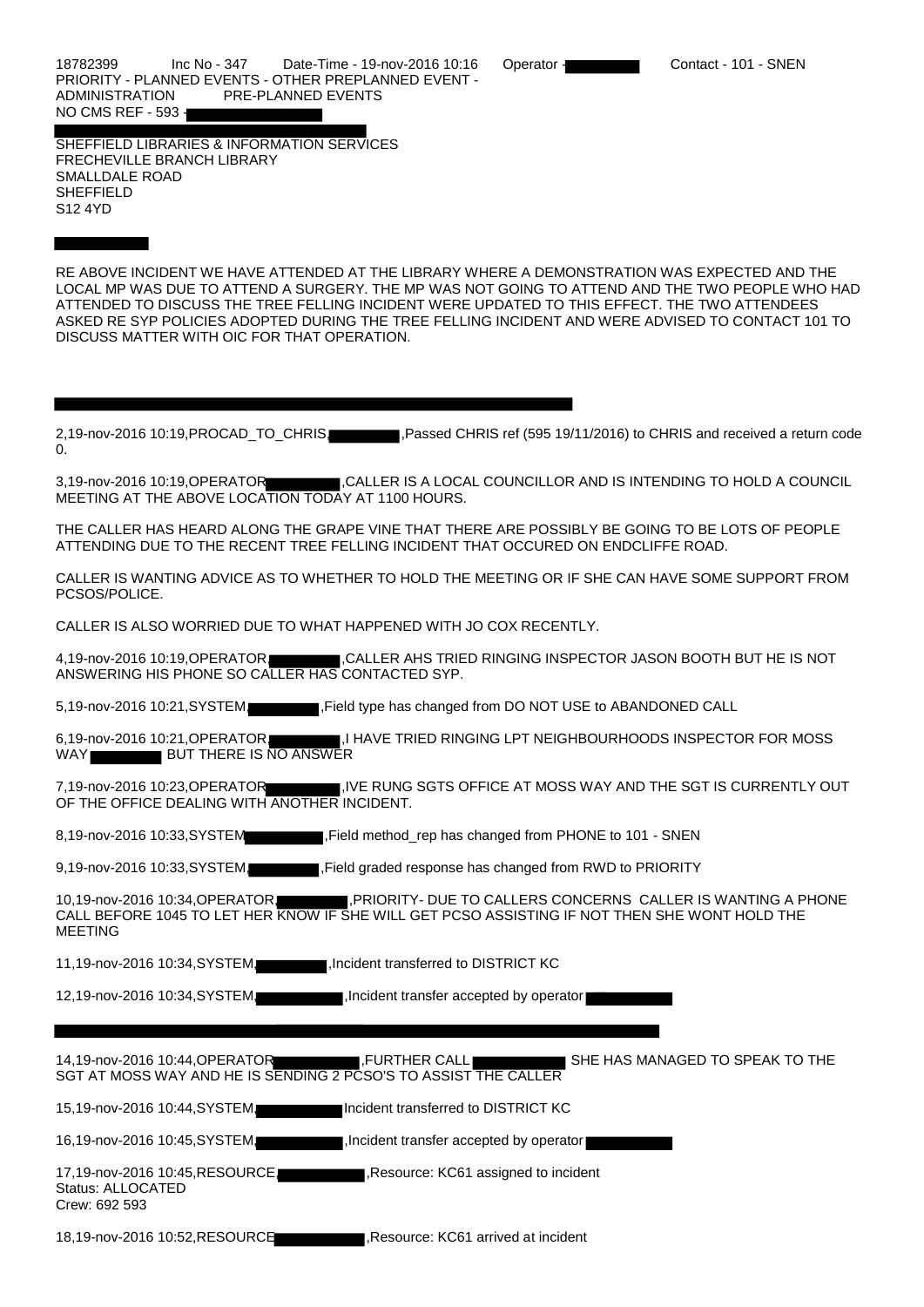19,19-nov-2016 12:59,RESOURCE ,Resource: KC61 removed from incident

20,19-nov-2016 16:22, OPERATOR, RE ABOVE INCIDENT WE HAVE ATTENDED AT THE LIBRARY WHERE A DEMONSTRATION WAS EXPECTED AND THE LOCAL MP WAS DUE TO ATTEND A SURGERY. THE MP WAS NOT GOING TO ATTEND AND THE TWO PEOPLE WHO HAD ATTENDED TO DISCUSS THE TREE FELLING INCIDENT WERE UPDATED TO THIS EFFECT. THE TWO ATTENDEES ASKED RE SYP POLICIES ADOPTED DURING THE TREE FELLING INCIDENT AND WERE ADVISED TO CONTACT 101 TO DISCUSS MATTER WITH OIC FOR THAT OPERATION.

21,19-nov-2016 16:22, OPERATOR, ABOVE FROM 593

22,19-nov-2016 16:23, SYSTEM, ,Incident Completed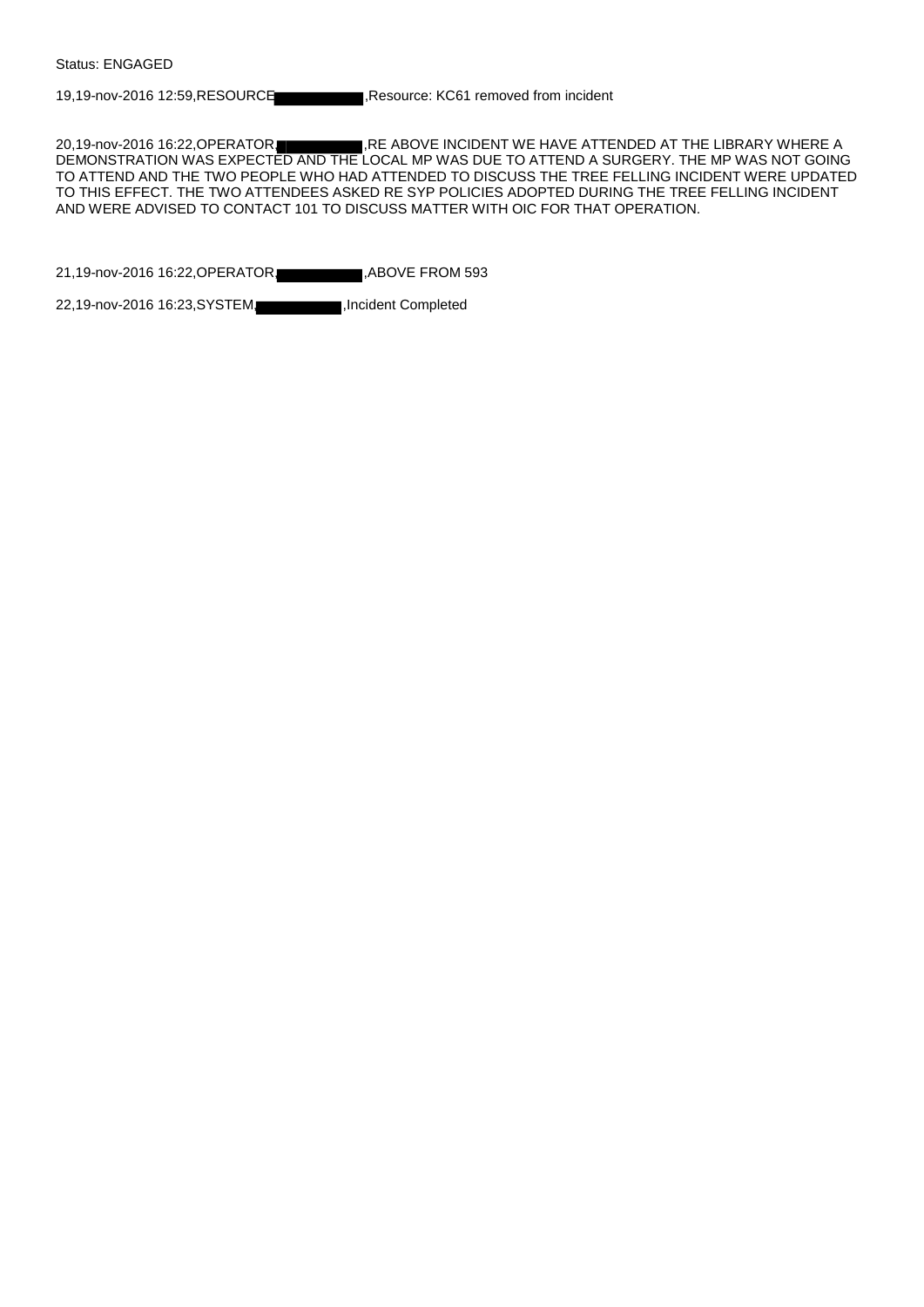| Inc No - 290<br>18827923<br>Date-Time - 06-dec-2016 10:20<br>IMMEDIATE - NUISANCE - ROWDY/INCONSID -<br>ANTI SOCIAL<br><b>NUISANCE</b><br>NO CMS REF - CS8273 -<br>AMEY<br><b>VENTNOR PLACE</b><br><b>SHEFFIELD</b>                                                                                                                                                       |                                        | Operator -                                                  | Contact - PHONE                                                                       |
|---------------------------------------------------------------------------------------------------------------------------------------------------------------------------------------------------------------------------------------------------------------------------------------------------------------------------------------------------------------------------|----------------------------------------|-------------------------------------------------------------|---------------------------------------------------------------------------------------|
| ALL IN ORDER. NO COMPLAINTS. THE PROTESTORS HAVE ALL LEFT. AMEY ARE HAPPY TO CONTINUE THEIR WORK<br>AND DO NOT BELEIVE THERE WILL BE ANY FURTHER ISSUES                                                                                                                                                                                                                   |                                        |                                                             |                                                                                       |
|                                                                                                                                                                                                                                                                                                                                                                           |                                        |                                                             |                                                                                       |
|                                                                                                                                                                                                                                                                                                                                                                           |                                        |                                                             |                                                                                       |
| 3,06-dec-2016 10:22, OPERATOR<br>VENTNOR PLACE APPROX 10 PROTESTORS HAVE ARRIVED AND ARE TRYING TO STOP HIM HOWEVER THE<br><b>RESIDENT OF</b><br>AND A ROW HAS BROKEN OUT BETWEEN THE RESIDENT AND THE PROTESTORS - THE CALLER HAS SAID IT IS<br>GETTING AGRESSIVE NOW AND IT LOOKS LIKE A FIGHT IS GOING TO BREAK OUT -W ITH THIS IN MIND GRADING AS<br><b>IMMEDIATE</b> |                                        |                                                             | THE CALLER WORKS FOR AMEY AND IS CURRENLTY TREE FELLING ON<br>WANTS THE TREE REMOVING |
| 4,06-dec-2016 10:23, SYSTEM                                                                                                                                                                                                                                                                                                                                               |                                        | Field graded response has changed from RWD to IMMEDIATE     |                                                                                       |
| 5,06-dec-2016 10:23, SYSTEM,                                                                                                                                                                                                                                                                                                                                              | Incident transferred to DISTRICT KE.   |                                                             |                                                                                       |
| 6,06-dec-2016 10:23, SYSTEM                                                                                                                                                                                                                                                                                                                                               | Incident transfer accepted by operator |                                                             |                                                                                       |
| 7,06-dec-2016 10:24, RESOURCE<br>Status: ALLOCATED<br>Crew: 1189 3850                                                                                                                                                                                                                                                                                                     | Resource: KE62T assigned to incident   |                                                             |                                                                                       |
|                                                                                                                                                                                                                                                                                                                                                                           |                                        |                                                             |                                                                                       |
| 9,06-dec-2016 10:25, REFERAL,<br>FYI IN VIEW OF ALL OF THE ISSUES SURROUNDING THIS. THANKS                                                                                                                                                                                                                                                                                |                                        | Incident referred to District FIMK at terminal              | with referral message FIM                                                             |
| 10,06-dec-2016 10:25, REFERAL                                                                                                                                                                                                                                                                                                                                             |                                        | Referral to District FIMK has been accepted at terminal     |                                                                                       |
| 11,06-dec-2016 10:25, RESOURCE<br>Status: ALLOCATED<br>Crew: 3278                                                                                                                                                                                                                                                                                                         | ,Resource: KE63 assigned to incident   |                                                             |                                                                                       |
| 12,06-dec-2016 10:25, SYSTEM,                                                                                                                                                                                                                                                                                                                                             |                                        | "Incident tag (ATTENTION FORCE INC MANAGER) has been added. |                                                                                       |
| 13,06-dec-2016 10:26,REFERAL<br><b>NOTED THANKS</b>                                                                                                                                                                                                                                                                                                                       |                                        | Referral from District KD has been completed at terminal    | with message                                                                          |
| 14,06-dec-2016 10:26, OPERATOR<br>INVOLVEMENT REQUIRED                                                                                                                                                                                                                                                                                                                    |                                        |                                                             | ,1223 WILL MAKE PC AMANDA DICKENS AWARE INCASE AND PLT                                |
| 15,06-dec-2016 10:26,RESOURCE.<br>Status: ALLOCATED<br>Crew: 1829                                                                                                                                                                                                                                                                                                         | Resource: KE65 assigned to incident    |                                                             |                                                                                       |
| 16,06-dec-2016 10:26, REFERAL                                                                                                                                                                                                                                                                                                                                             |                                        | Referral to District FIMK has been removed at terminal      |                                                                                       |
| 17,06-dec-2016 10:26,RESOURCE<br><b>Status: ENGAGED</b>                                                                                                                                                                                                                                                                                                                   | , Resource: KE62T arrived at incident  |                                                             |                                                                                       |
| 18,06-dec-2016 10:27, REFERAL<br>PLEASE BE AWARE DUE TO ONGOING ISSUES SURROUNDING THIS. THANKS                                                                                                                                                                                                                                                                           |                                        | ncident referred to District SUP-D at terminal              | with referral message                                                                 |
| 19,06-dec-2016 10:27, OPERATOR<br>DEPLOYING.                                                                                                                                                                                                                                                                                                                              |                                        |                                                             | I,KES3 AND KEI1 AWARE AND MONITORING. AWAITING AN UPDATE PRIOR TO                     |
| 20,06-dec-2016 10:29, OPERATOR<br>ARGUING WITH THE RESIDENTS WHO WISH FOR THE TREE TO BE CUT DOWN                                                                                                                                                                                                                                                                         |                                        |                                                             | 1189-NO ISSUES WITH AMEY AND THE PUBLIC IT IS THE PROTESTORS                          |
| 21,06-dec-2016 10:29, REFERAL                                                                                                                                                                                                                                                                                                                                             |                                        | Referral to District SUP-D has been accepted at terminal    |                                                                                       |
| <b>,FIM NOTES</b><br>22,06-dec-2016 10:29, OPERATOR                                                                                                                                                                                                                                                                                                                       |                                        |                                                             |                                                                                       |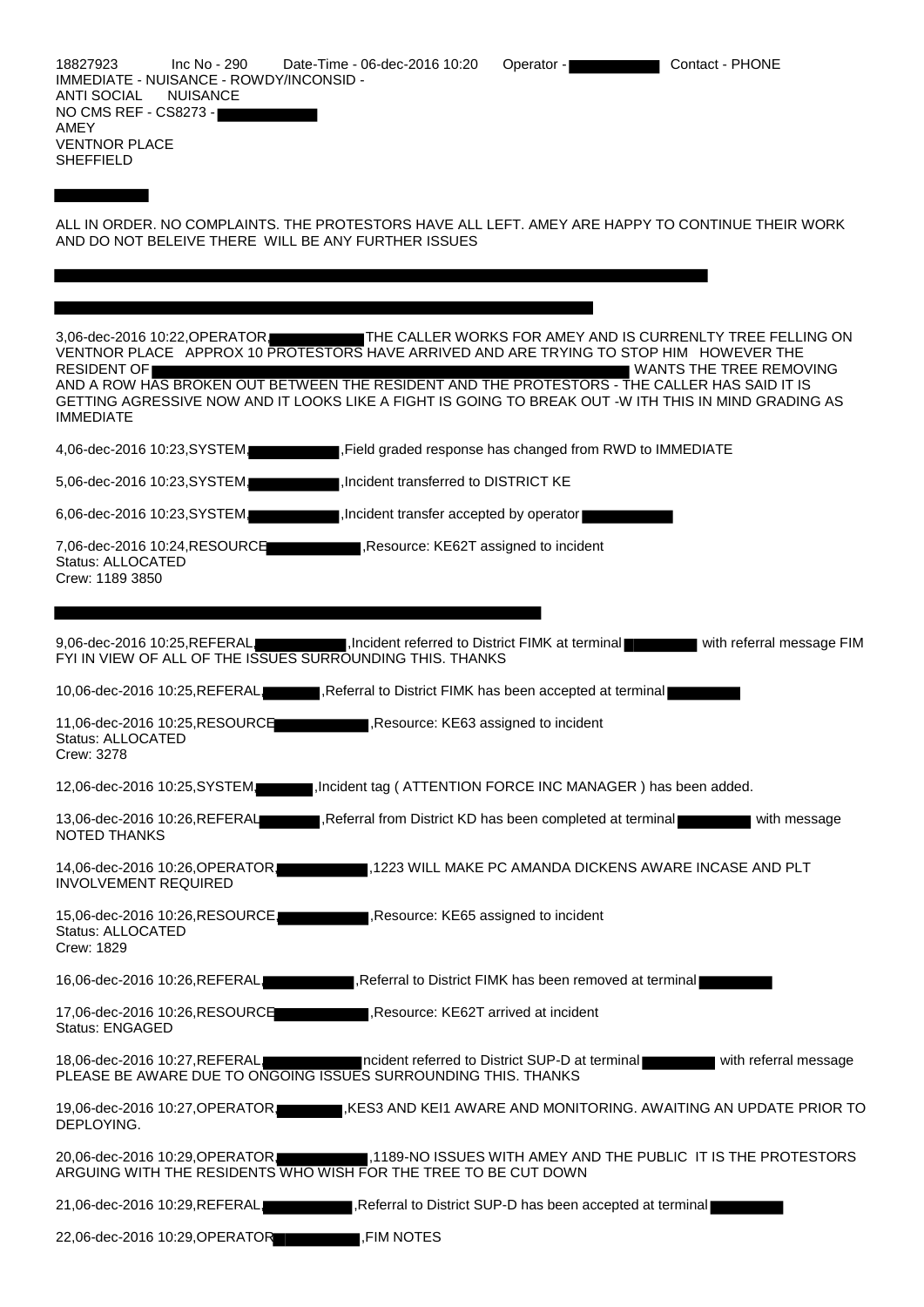|                                                                                | INCIDENT REVIEWED. I AM AWARE OFFICERS ARE ENGAGED AND WILL MONITOR FOR UPDATES. |
|--------------------------------------------------------------------------------|----------------------------------------------------------------------------------|
| 23,06-dec-2016 10:30, SYSTEM.                                                  | Incident transferred to DISTRICT KE                                              |
| 24,06-dec-2016 10:30, SYSTEM                                                   | Incident transfer accepted by operator                                           |
| 25,06-dec-2016 10:30, SYSTEM                                                   | Incident tag (ATTENTION SUP-D) has been added.                                   |
| 26,06-dec-2016 10:31, REFERAL,<br>message NOTED THANK YOU. TAGGED TO MONITOR.  | Referral from District KD has been completed at terminal<br>with                 |
| 27,06-dec-2016 10:31, REFERAL                                                  | Referral to District SUP-D has been removed at terminal                          |
| 28,06-dec-2016 10:31, RESOURCE,<br><b>Status: ENGAGED</b>                      | Resource: KE63 arrived at incident                                               |
| 29,06-dec-2016 10:31,RESOURCE,<br>Status: ENGAGED                              | Resource: KE65 arrived at incident                                               |
| 30,06-dec-2016 10:32, OPERATOR<br><b>MOMENT</b>                                | 1189 - THERE ARE APPROX 15 PROTESTORS HERE. ALL CALM AT THE                      |
| 31,06-dec-2016 10:47, RESOURCE,<br>Status: ALLOCATED<br>Crew: 3813             | Resource: KES3 assigned to incident                                              |
| 32,06-dec-2016 10:54, RESOURCE<br>Status: ALLOCATED<br>Crew: W6212             | Resource: KEI1 assigned to incident                                              |
| 33,06-dec-2016 10:55,RESOURCE.<br><b>Status: ENGAGED</b>                       | Resource: KES3 arrived at incident                                               |
| 34,06-dec-2016 10:56, RESOURCE,<br><b>Status: ENGAGED</b>                      | Resource: KEI1 arrived at incident                                               |
| 35,06-dec-2016 11:12, RESOURCE,<br><b>Status: ENGAGED</b><br>Crew: CS8273      | Resource: KEH12 assigned to incident                                             |
| 36,06-dec-2016 11:13,RESOURCE<br><b>Status: ENGAGED</b><br><b>Crew: CS8318</b> | Resource: KEH18 assigned to incident                                             |
| 37,06-dec-2016 11:20, PROCAD_TO_CHRIS<br>code 0.                               | , Passed CHRIS ref (585 06/12/2016) to CHRIS and received a return               |
| 38,06-dec-2016 11:32, RESOURCE,                                                | Resource: KE65 removed from incident                                             |
| 39,06-dec-2016 11:33, RESOURCE,                                                | Resource: KE63 removed from incident                                             |
| 40,06-dec-2016 11:35,RESOURCE                                                  | Resource: KE62T removed from incident                                            |
| 41,06-dec-2016 11:46,RESOURCE,                                                 | Resource: KES3 removed from incident                                             |
| 42,06-dec-2016 11:46,RESOURCE                                                  | Resource: KEI1 removed from incident                                             |
| 43,06-dec-2016 11:46, RESOURCE,                                                | Resource: KEH12 removed from incident                                            |
| 44,06-dec-2016 11:46, RESOURCE,                                                | Resource: KEH18 removed from incident                                            |
| 45,06-dec-2016 11:46, SYSTEM,                                                  | Incident Completed                                                               |
| 46,06-dec-2016 11:52, SYSTEM,                                                  | Incident tag (ATTENTION FORCE INC MANAGER) has been removed.                     |
| 47,06-dec-2016 14:25, SYSTEM,                                                  | Incident 587 OF 06/12/2016 Linked To 290 OF 06/12/2016,                          |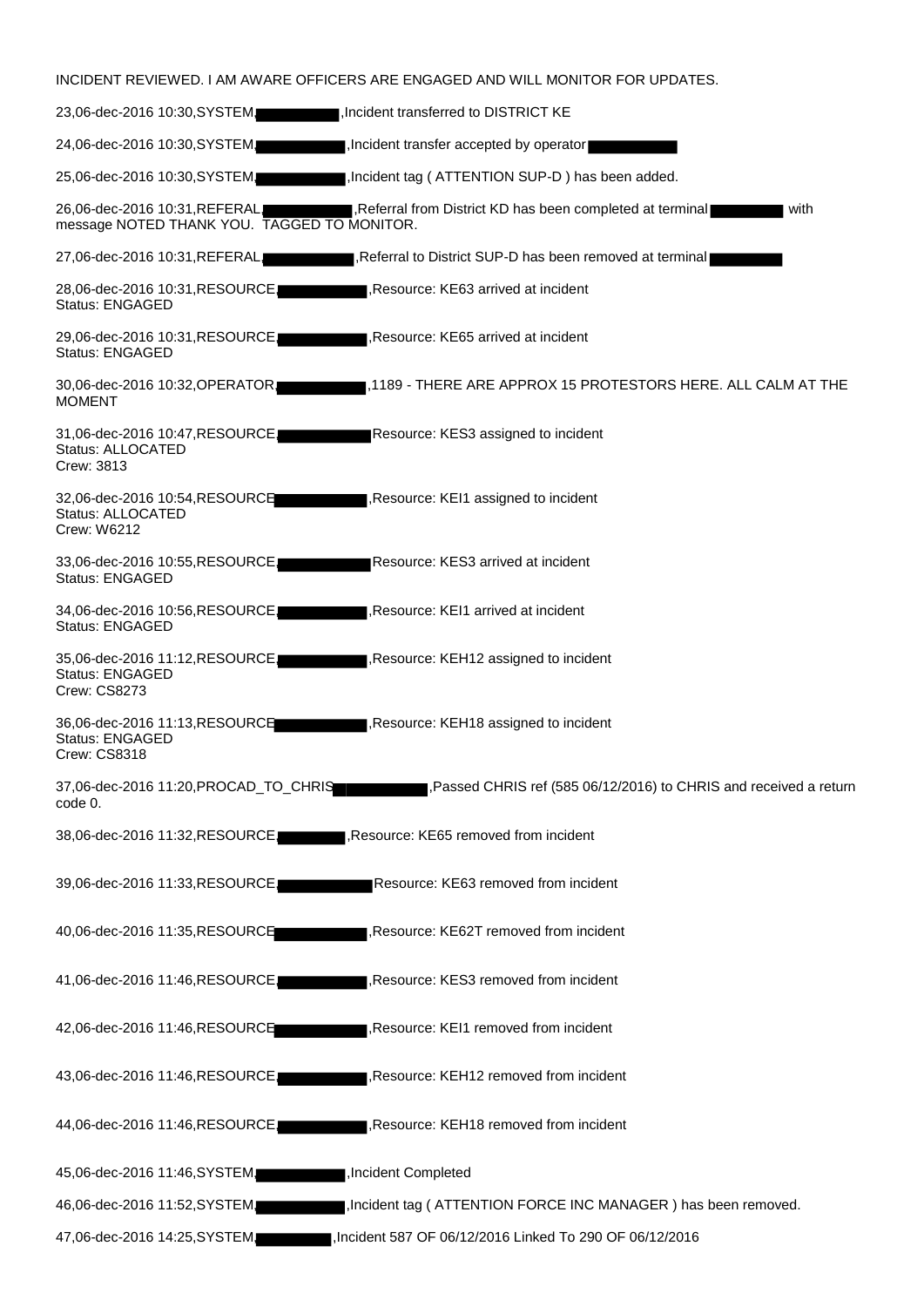| 48,07-dec-2016 10:07, SYSTEM.  | Incident Re-opened                                                 |
|--------------------------------|--------------------------------------------------------------------|
| 49,07-dec-2016 10:08, OPERATOR | I.COMPLIANCE CHECK CORRECT                                         |
| 50,07-dec-2016 10:08, SYSTEM.  | Incident Completed                                                 |
| 51,07-dec-2016 10:08, SYSTEM.  | Field Supervisor Check has changed from FALSE to TRUE              |
| 52,07-dec-2016 10:08, SYSTEM.  | I, Field Supervisor Further has changed from FALSE to TRUE         |
| 53,07-dec-2016 10:08, SYSTEM.  | Field Statistics Further has changed from FALSE to TRUE            |
| 54,07-dec-2016 10:08, SYSTEM   | Incident tag (ATTENTION SUP-D) has been removed.                   |
|                                | – IN OIRENT REVIEWER BY INOIRENT MANIA OF JENT TE AM A O RART OF . |

55,09-feb-2017 13:11,OPERATOR, ,INCIDENT REVIEWED BY INCIDENT MANAGEMENT TEAM AS PART OF CDI COMPLIANCE CONDUCTED FEBRUARY 2017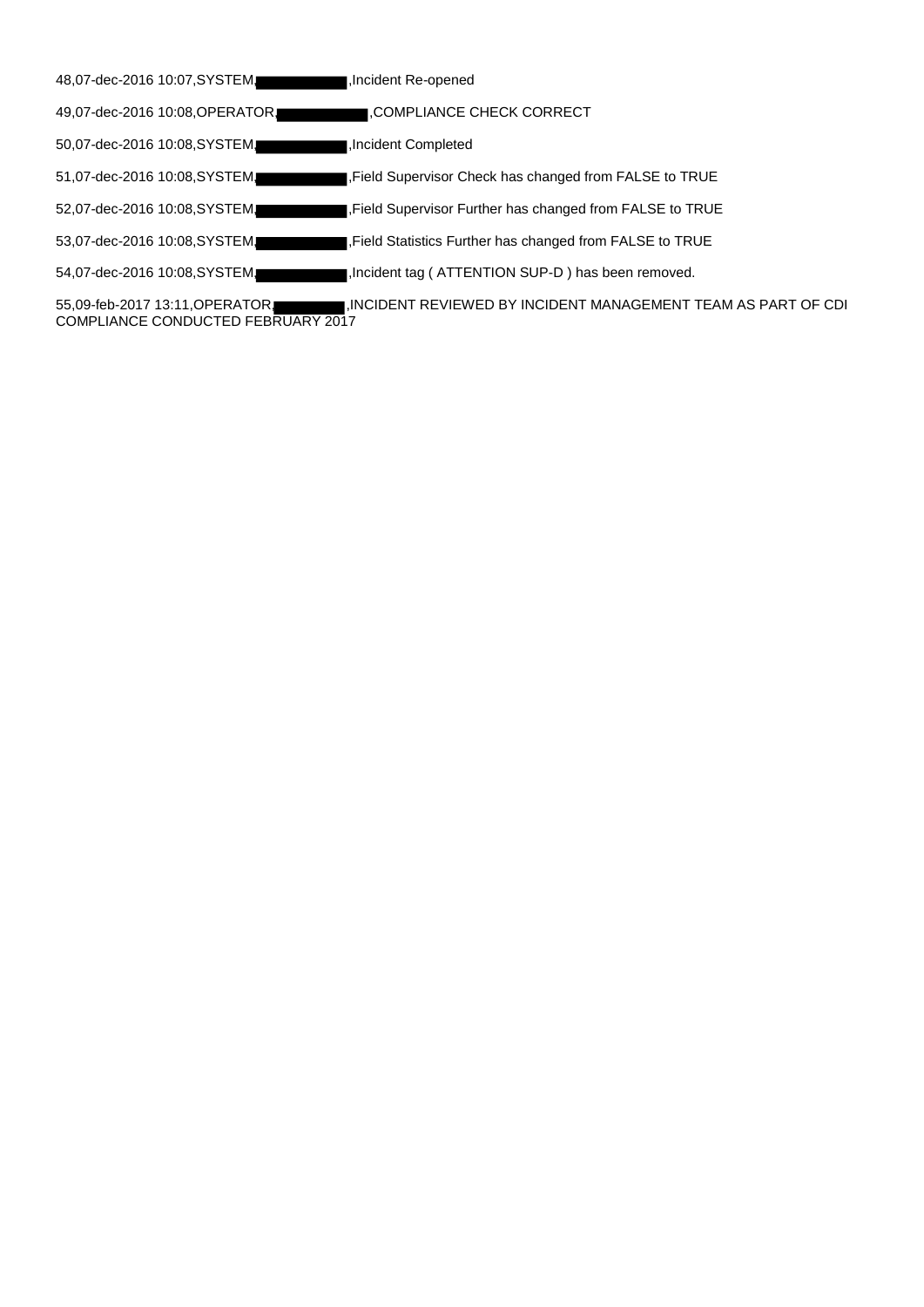18829403 Inc No - 1030 Date-Time - 06-dec-2016 19:56 Operator - Contact - PHONE TASK - ANIMALS/WILDLIFE/PETS - ANIMAL WELFARE - PUBLIC SAFETY ANIMALS/WILDLIFE/PETS NO CMS REF - 634 -

INSP STUBBS HAS MADE EFFORTS TO SPEAK WITH THE CALLER ABOVE TO DISCUSS THIS MATTER. A MESSAGE HAS BEEN LEFT STATING THAT THE COUNCIL HAVE BEEN CONTACTED AND IT HAS BEEN ASCERTAINED THAT THE COUNCIL HAVE ALREADY CONDUCTED SURVEYS ON THE TREES IN RELATION TO WILDLIFE AND NO ISSUES OR CONCERNS WERE IDENTIFIED. AS SUCH IN RESPECT OF THAT THERE IS NO FURTHER ACTION REQUIRED BY THE POLICE. MESSAGE ALSO SIGNPOSTS THE CALLER TOWARDS THE COUNCIL SHOULD HE WISH TO DISCUSS THE WILDLIFE SURVEY FURTHER. INCIDENT CAN NOW BE CLOSED. THANKS PS 634

1,06-dec-2016 20:09, SYSTEM, Field Source Name has changed from

4,06-dec-2016 20:18,SYSTEM, ,Field type has changed from DO NOT USE to ANIMALS/WILDLIFE/PETS

5,06-dec-2016 20:19,PROCAD\_TO\_CHRIS, ,Passed CHRIS ref (2261 06/12/2016) to CHRIS and received a return code 0.

6,06-dec-2016 20:23,OPERATOR

. HAS TOLD HIM THAT AMEY ATTENDED THE A/L TODAY AND CAUSED DAMAGE TO A TREE BY 'HACKING AT IT' THIS PARTICULAR TREE IS HOME TO BATS AND AN OWN AND CALLER SAYS THAT AMEY HAVE COMMITTED A CRIMINAL OFFENCE UNDER THE 1981 WILDLIFE AND COUNTRYSIDE ACT.

7,06-dec-2016 20:24, OPERATOR, CALLER BELIEVES THIS IS PART OF THE PROPOSED TREE FELLING CURRENTLY TAKING PLACE IN SHEFFIELD. THE TREE HAS NOT BEEN FELLED BUT IT HAS BEEN DAMAGED.

8,06-dec-2016 20:28, OPERATOR, THE FOLLOWING IS FROM THE BAT CONSERVATION TRUST WEBSITE: IN BRITAIN ALL BAT SPECIES AND THEIR ROOSTS ARE LEGALLY PROTECTED BY BOTH DOMESTIC AND INTERNATIONAL LEGISLATION.

THIS MEANS YOU WILL BE COMMITTING A CRIMINAL OFFENCE IF YOU:

DELIBERATELY CAPTURE INJURE OR KILL A BAT

INTENTIONALLY OR RECKLESSLY DISTURB A BAT IN ITS ROOST OR DELIBERATELY DISTURB A GROUP OF BATS DAMAGE OR DESTROY A BAT ROOSTING PLACE (EVEN IF BATS ARE NOT OCCUPYING THE ROOST AT THE TIME) POSSESS OR ADVERTISE/SELL/EXCHANGE A BAT (DEAD OR ALIVE) OR ANY PART OF A BAT INTENTIONALLY OR RECKLESSLY OBSTRUCT ACCESS TO A BAT ROOST

9,06-dec-2016 20:29, OPERATOR, THE YOU HAVE DIRECT EVIDENCE THAT BATS ARE ROOSTING IN A BUILDING OR TREE ON THE SITE (SEEN THEM EMERGING FROM BUILDINGS OR TREES) AND PLANNING PERMISSION HAS BEEN GRANTED WITHOUT A BAT SURVEY OR WORKS ARE TAKING PLACE WITHOUT A LICENCE THEN A CRIME MAY BE BEING COMMITTED. THIS SHOULD THEN BE REPORTED TO THE POLICE AND THE LOCAL AUTHORITY AS OUTLINED BELOW.

10,06-dec-2016 20:32,OPERATOR, ,CALLER WANTS TO BRING THIS TO OUR ATTENTION DUE TO THE FACT THAT A CRIMINAL OFFENCE HAS BEEN COMMITTED. HE IS ADAMANT THAT BOTH BATS AND AN OWL CURRENTLY LIVE IN THE TREE THAT AMEY WERE CAYYING OUT WORK ON. HE IS ASKING THAT AN OFFICER RECONTACTS HIM ON THE ABOVE NUMBER. 11,06-dec-2016 20:33,SYSTEM, Field DISTRICT has changed from K to KMT 12,06-dec-2016 20:33,SYSTEM, ,DISTRICT KMT MANUALLY ENTERED 13,06-dec-2016 20:33,SYSTEM, Field graded response has changed from RWD to TASK

14,06-dec-2016 20:33,SYSTEM, ,Incident transferred to DISTRICT KMT

15,06-dec-2016 20:33,SYSTEM, ,Incident transfer accepted by operator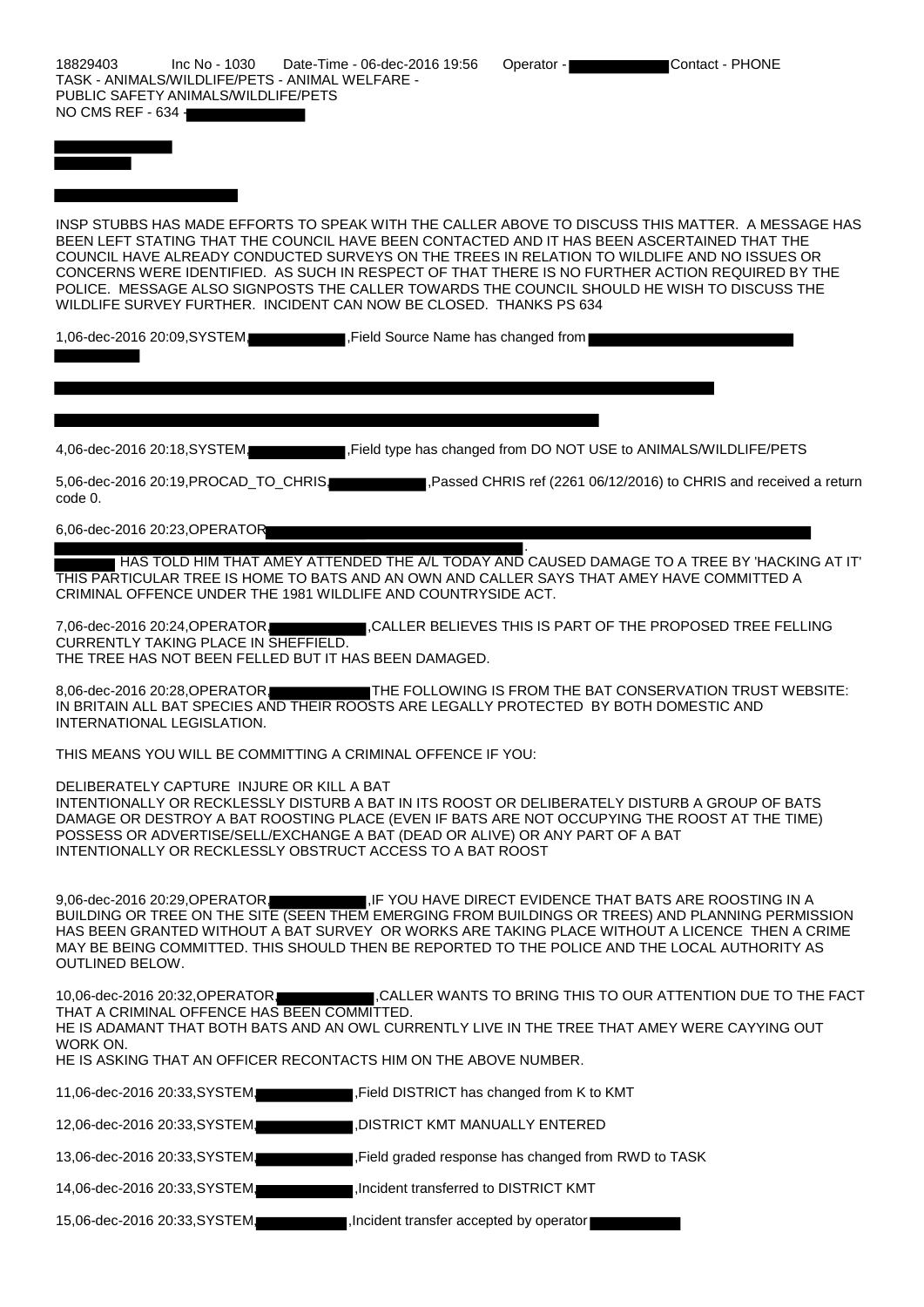16,07-dec-2016 11:07, OPERATOR, (UPDATE FROM INSP STUBBS) INSP STUBBS HAS MADE EFFORTS TO SPEAK WITH THE CALLER ABOVE TO DISCUSS THIS MATTER. A MESSAGE HAS BEEN LEFT STATING THAT THE COUNCIL HAVE BEEN CONTACTED AND IT HAS BEEN ASCERTAINED THAT THE COUNCIL HAVE ALREADY CONDUCTED SURVEYS ON THE TREES IN RELATION TO WILDLIFE AND NO ISSUES OR CONCERNS WERE IDENTIFIED. AS SUCH IN RESPECT OF THAT THERE IS NO FURTHER ACTION REQUIRED BY THE POLICE. MESSAGE ALSO SIGNPOSTS THE CALLER TOWARDS THE COUNCIL SHOULD HE WISH TO DISCUSS THE WILDLIFE SURVEY FURTHER. INCIDENT CAN NOW BE CLOSED. THANKS PS 634

- 17,07-dec-2016 11:07,SYSTEM, Incident transferred to DISTRICT KMT
- 18,07-dec-2016 11:08,SYSTEM, ,Incident transfer not accepted by operator
- 19,07-dec-2016 16:45,SYSTEM, ,Field DISTRICT has changed from KMT to K
- 20,07-dec-2016 16:45,SYSTEM, ,Incident Completed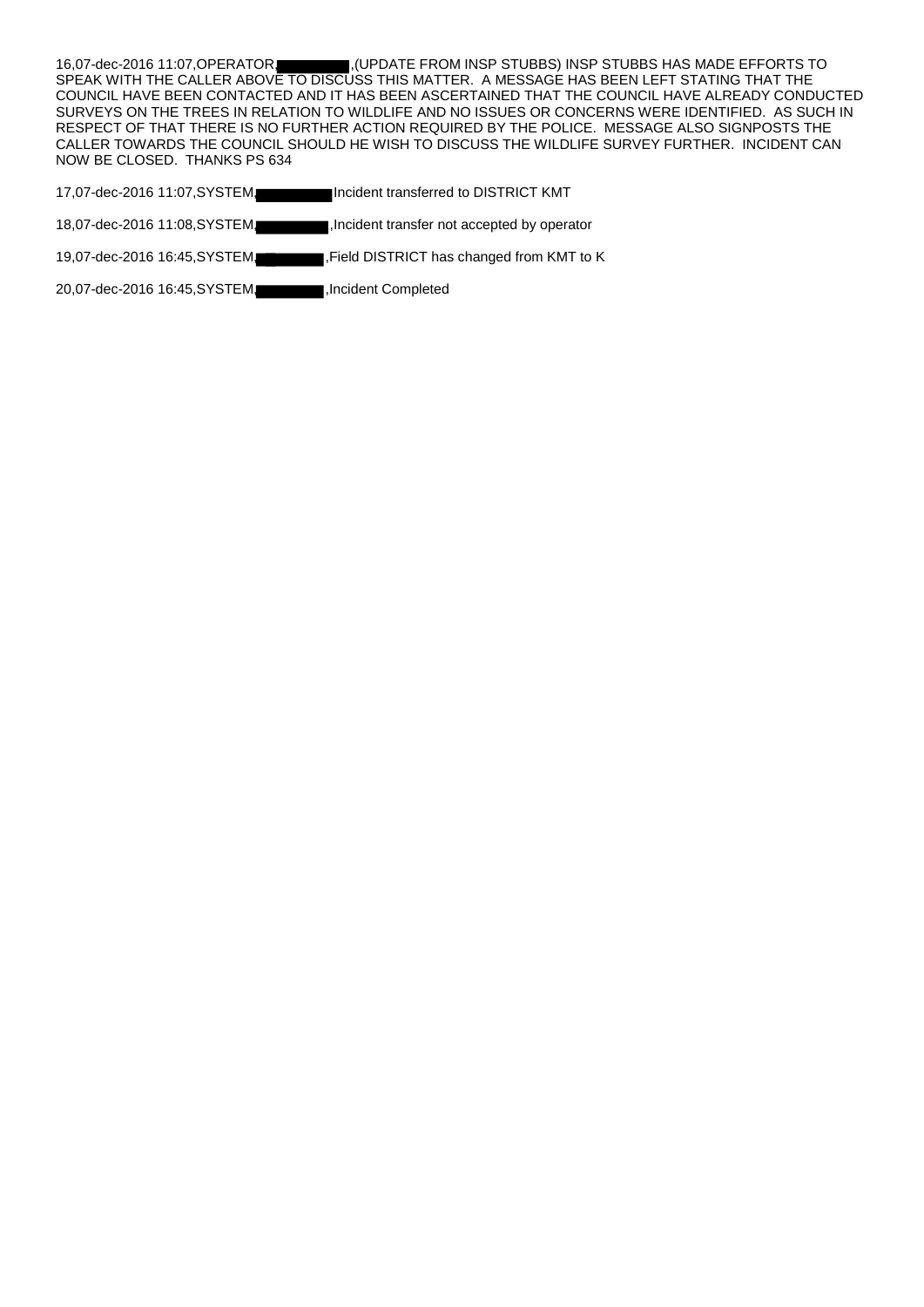18864607 Inc No - 248 Date-Time - 20-dec-2016 09:24 Operator - Contact - PHONE PRIORITY - PERSONAL - ROWDY/INCONSID - TREE FELLING ANTI SOCIAL PERSONAL NO CMS REF - 2875



2875 - THE OWNERS OF THE LAND HAS TURNED UP THERE HAS BEEN A MISTAKE AND THE TREE IS NOT COMING DOWN. NO OFFENCES AND EVERYONE IS LEAVING RELITIVELY HAPPY. JUST A DISPUTE ABOUT A TREE.

3,20-dec-2016 09:27, PROCAD\_TO\_CHRIS, ,Passed CHRIS ref (442 20/12/2016) to CHRIS and received a return code 0.

4,20-dec-2016 09:29, OPERATOR, REPORTING HE IS A TREE WORKER AND IS THERE IS REMOVE 1 TREE AND PRUNE OTHER TREE'S.HE WAS THERE YESTERDAY AS WELL ONE OF THE LOCAL RESIDENTS WHO SAID HE BELONGS A GROUP P CALLED THE STAG GROUP WHO ARE AGAINST THE STREET TREE FELLING. THIS MALE IS TRYING TO STOP THEM FELLING THE TREE

5,20-dec-2016 09:29, OPERATOR ,HE IS

6,20-dec-2016 09:32, OPERATOR ,HE IS SHOUTING SWEARING AT THEM TELLING THEM TO STOP. HE IS TAKING VIDEO OF THEM AND THREATENING TO PUT THEM ON LINE.HE WILL NOT LET THEM GET ON WITH THIER WORK THE WORK BEING CARRIED OUT HAS GONE THROUGH DUE PROCESS AND HAS BEEN PASSED BY COUNCIL.

7,20-dec-2016 09:33,OPERATOR, IS REQUESTING POLICE SO HE CAN CARRY OUT HIS JOB

8,20-dec-2016 09:34, SYSTEM  $\blacksquare$  . Field type has changed from DO NOT USE to PERSONAL

9,20-dec-2016 09:34, SYSTEM, Field graded response has changed from RWD to PRIORITY

10,20-dec-2016 09:39, OPERATOR, KFS3 MADE AWARE.

11,20-dec-2016 09:44, RESOURCE, ,Resource: KF63 assigned to incident Status: ALLOCATED Crew: 874

12,20-dec-2016 09:44, RESOURCE, ,Resource: KFS3 assigned to incident Status: ALLOCATED Crew: 2875

13,20-dec-2016 10:06,RESOURCE, ,Resource: KF63 arrived at incident Status: ENGAGED

14,20-dec-2016 10:06,RESOURCE, ,Resource: KFS3 arrived at incident Status: ENGAGED

15,20-dec-2016 10:21,OPERATOR, ,2875 - THE OWNERS OF THE LAND HAS TURNED UP THERE HAS BEEN A MISTAKE AND THE TREE IS NOT COMING DOWN. NO OFFENCES AND EVERYONE IS LEAVING RELITIVELY HAPPY. JUST A DISPUTE ABOUT A TREE.

16,20-dec-2016 10:21, RESOURCE, Resource: KF63 removed from incident

17,20-dec-2016 10:21, RESOURCE, Resource: KFS3 removed from incident

18,20-dec-2016 10:21,SYSTEM, Incident Completed

19,06-feb-2017 13:04, OPERATOR, MICIDENT REVIEWED BY INCIDENT MANAGEMENT TEAM AS PART OF CDI COMPLIANCE CONDUCTED FEBRUARY 2017.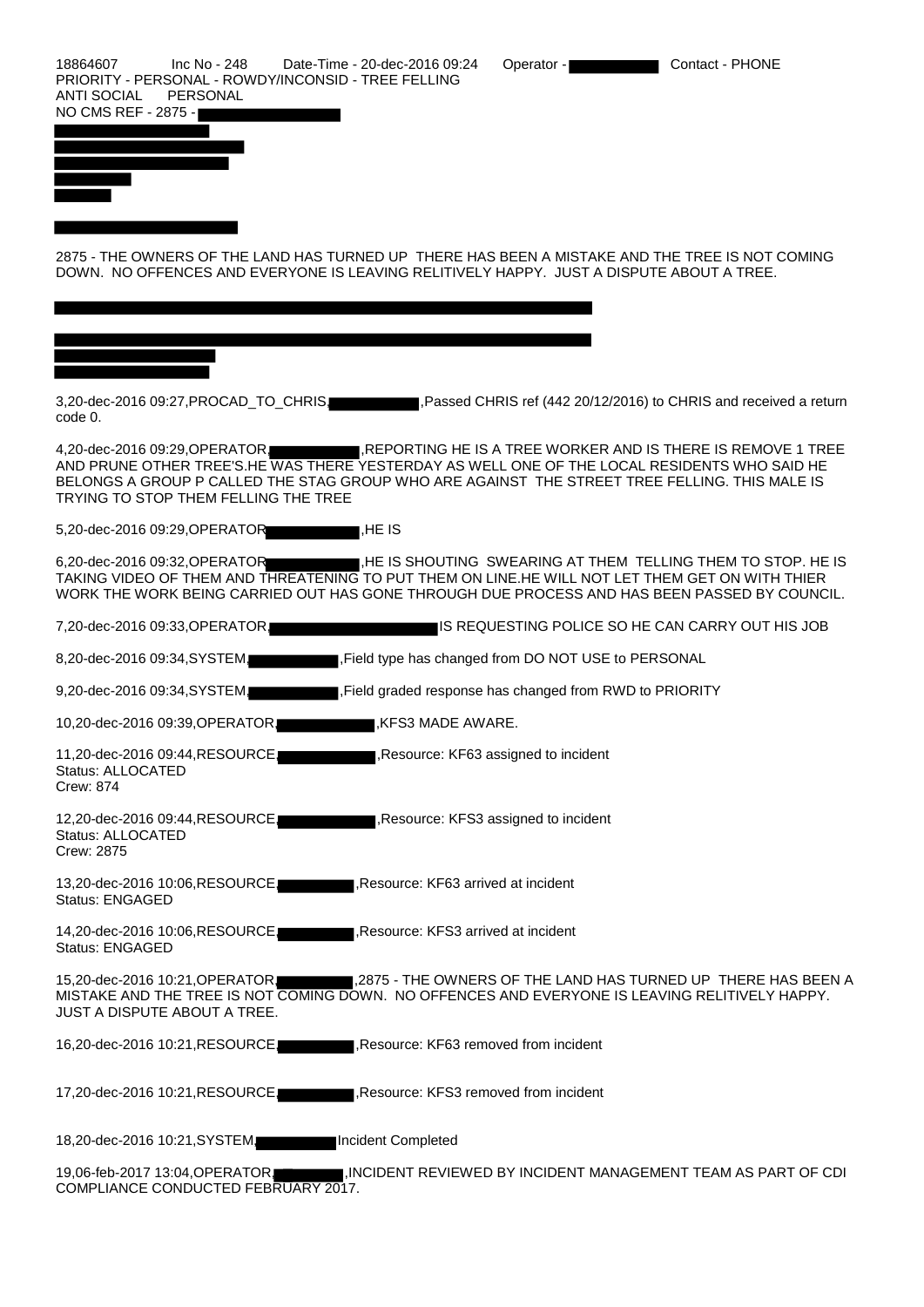DUNKELD ROAD SHEFFIELD

CALLER WAS UNABLE TO DO HIS WORK DUE TO THE PROTESTERS AND HAS HAD TO LEAVE FOR THE DAY DUE TO WEATHER AND FAILING LIGHT - I HAVE RECONTACTED AND APOLOGISED AND INFORMED HIM SHOULD THERE BE FURTHER PROBLEMS IN THE FUTURE TO RECONTACT

1,16-jan-2017 10:50, caller is site supervisor for amy caller is attemping to take down trees down at location but protesters have now turned up. there are 2 protesters that have turned up they have parked their car in the middle of the road. caller worried more protesters will be on route

| 4,16-jan-2017 10:51, SYSTEM<br>■, Incident transferred to DISTRICT KE                                                                                                                                                                                                                 |
|---------------------------------------------------------------------------------------------------------------------------------------------------------------------------------------------------------------------------------------------------------------------------------------|
| 5,16-jan-2017 10:51, OPERATOR<br>∎,CALLER IS NOT ACTUALLY ON SITE HE HAS SPOKE TO HIS STAFF WHO<br>HAVE TOLD HIM THIS. CALLER IS ON ROUTE AND WILL BE THERE WITHIN THE HOUR                                                                                                           |
| 6,16-jan-2017 10:52, OPERATOR<br>I,AT THE MOMENT IT IS A PEACEFULL PROTEST                                                                                                                                                                                                            |
| 7,16-jan-2017 10:52, OPERATOR<br>∥,BOTH PROTESTERS ARE MALE BUT CALLER HAS NO OTHER INFORMATION.                                                                                                                                                                                      |
| 8,16-jan-2017 10:52, SYSTEM<br>Incident transfer accepted by operator                                                                                                                                                                                                                 |
| 9,16-jan-2017 10:54, PROCAD_TO_CHRIS<br>Passed CHRIS ref (602 16/01/2017) to CHRIS and received a return<br>code 0.                                                                                                                                                                   |
| 10,16-jan-2017 11:26, OPERATOR<br>ALL OFFICERS COMMITTED                                                                                                                                                                                                                              |
| 11,16-jan-2017 11:55, OPERATOR<br>$\blacksquare$ ,I HAVE RECOTNACTED $\blacksquare$ HE SAYS THERE ARE NOW 10<br>PROTESTORS STOOD INSIDE THE CORDEN PREVENTING WORK FROM TAKING PLACE                                                                                                  |
| IS AWARE WE HAVE AN INCIDENT RUNNING MILLHOUSES LANE AS<br>12,16-jan-2017 11:57, OPERATOR<br>HE HAS SEEN ALL THE OFFICERS - APOLOGISED AND THAT WE WOULD TRY TO GET TO HIM AS SOON AS WE COULD                                                                                        |
| 13,16-jan-2017 11:57, OPERATOR,<br>OFFICERS COMMITTED AT OTHER INCS<br>AND WITH OTHER COMMITMENTS - PRISON VISIT / CLERICAL / HANDOVER                                                                                                                                                |
| 14,16-jan-2017 12:00, MESSAGE<br>Reminder Message Actioned<br><b>Resource Not Allocated</b><br>Incident 249 16/01/2017                                                                                                                                                                |
| 15,16-jan-2017 12:00, OPERATOR<br>NO PCSOS ON DUTY                                                                                                                                                                                                                                    |
| 16,16-jan-2017 12:36, MESSAGE<br>, Reminder Message Actioned<br><b>Resource Not Allocated</b><br>Incident 249 16/01/2017                                                                                                                                                              |
| 17,16-jan-2017 13:14, SYSTEM<br>Reminder messages disabled,                                                                                                                                                                                                                           |
| 18,16-jan-2017 13:14, OPERATOR,<br>REMINDERS DISABLED TO KEEP INC MANAGEABLE,                                                                                                                                                                                                         |
| FURTHER CALL RECEIVED FROM ASKING IF WE ARE GOING TO<br>19,16-jan-2017 13:50, OPERATOR<br>ATTEND. IF WE AREN'T ABLE TO ATTEND SOON THEY WILL NEED TO CANCEL THEIR WORK AS CAN'T CARRY OUT<br>THEIR WORK WITH CURRENT SITUATION. PLEASE CAN SOMEONE RECONTACT WITH POSSIBLE TIME SCALE |
| 20,16-jan-2017 13:50, SYSTEM,<br>Incident transferred to DISTRICT KE                                                                                                                                                                                                                  |
| 21,16-jan-2017 13:50, SYSTEM<br>Incident transfer accepted by operator                                                                                                                                                                                                                |
| 22,16-jan-2017 14:16, OPERATOR<br>RECONTACTED AND APOLOGISED THAT WE HAVE NOT HAVE AN<br>OFFICER FREE TO ATTEND AND THAT IF HE HAS HAD TO LEAVE THE FELLING FOR TODAY TO RECONTACT IF HE HAS<br>FURTHER PROBLEMS IN THE FUTURE                                                        |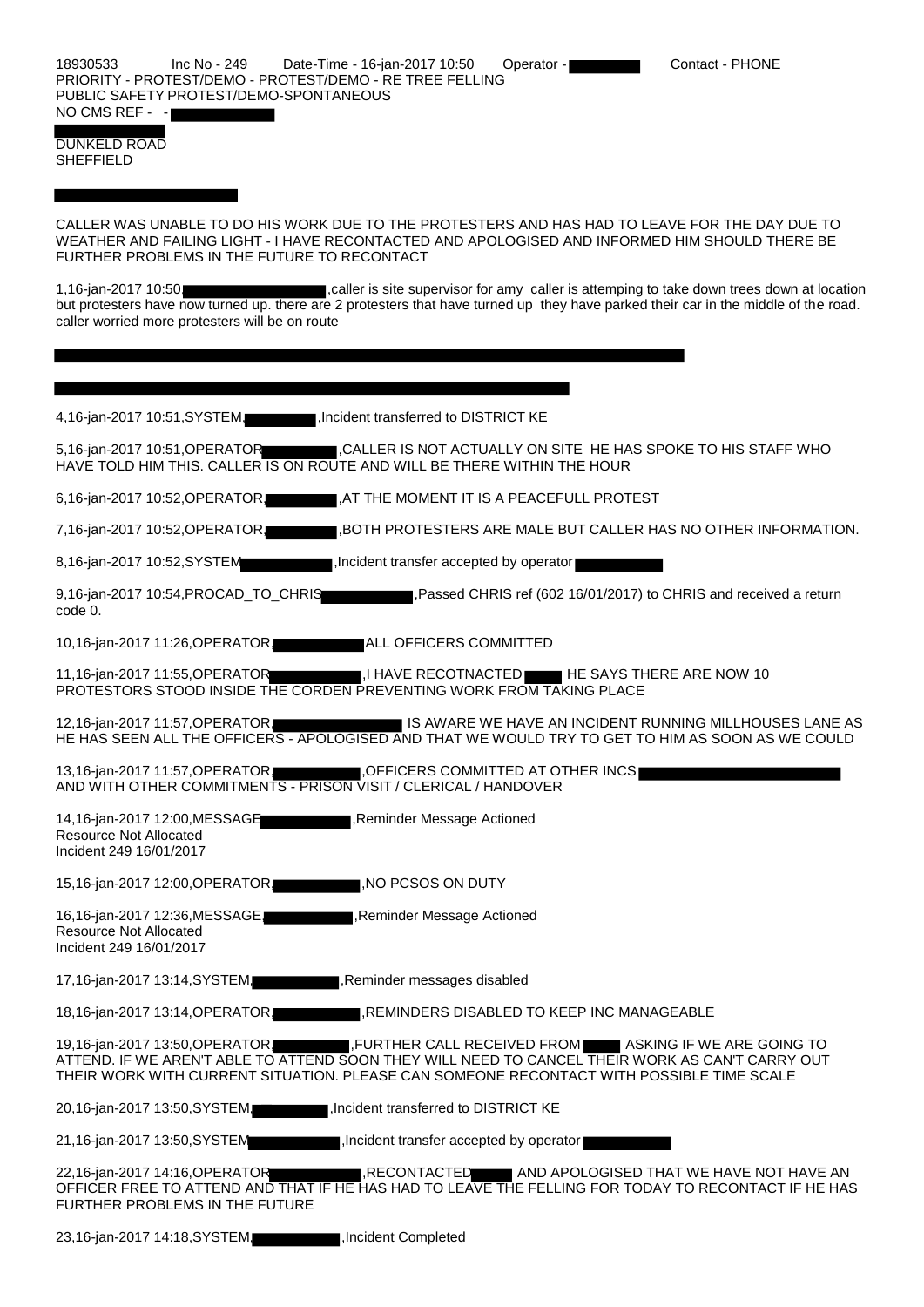24,16-jan-2017 14:19, OPERATOR, I HAVE TAKEN A CALL FROM ADVISING THAT THEY CAN CANCEL TODAY AS IT IS TOO DARK AND THEREFORE UNSAFE TO CONTINUE. THEY WILL BE RETURNING FROM 8AM 17/1 AND WILL REQUIRE OUR ASSISTANCE AGAIN. I HAVE ADVISED TO RING US 17/1 TO DISCUSS

25,16-jan-2017 14:19,SYSTEM, ,Incident transferred to DISTRICT KE

26,16-jan-2017 14:19,SYSTEM ,Incident transfer accepted by operator

27,17-jan-2017 06:20,SYSTEM Incident Re-opened

28,17-jan-2017 06:20, OPERATOR, FURTHER CALL FROM STATING THAT HE WILL BE ARRIVING AT THE A/L AT 0800 -0815 TODAY HE IS WANTING TO KNOW IF THEY CAN HAVE SOME POLICE ASSISTANCE AS HE BELIEVES THAT PROTESTERS WILL BE THERE BEFORE HE ARRIVES

29,17-jan-2017 06:21, SYSTEM, ,Incident Completed

30,17-jan-2017 06:22,SYSTEM, ,Incident 115 OF 17/01/2017 Linked To 249 OF 16/01/2017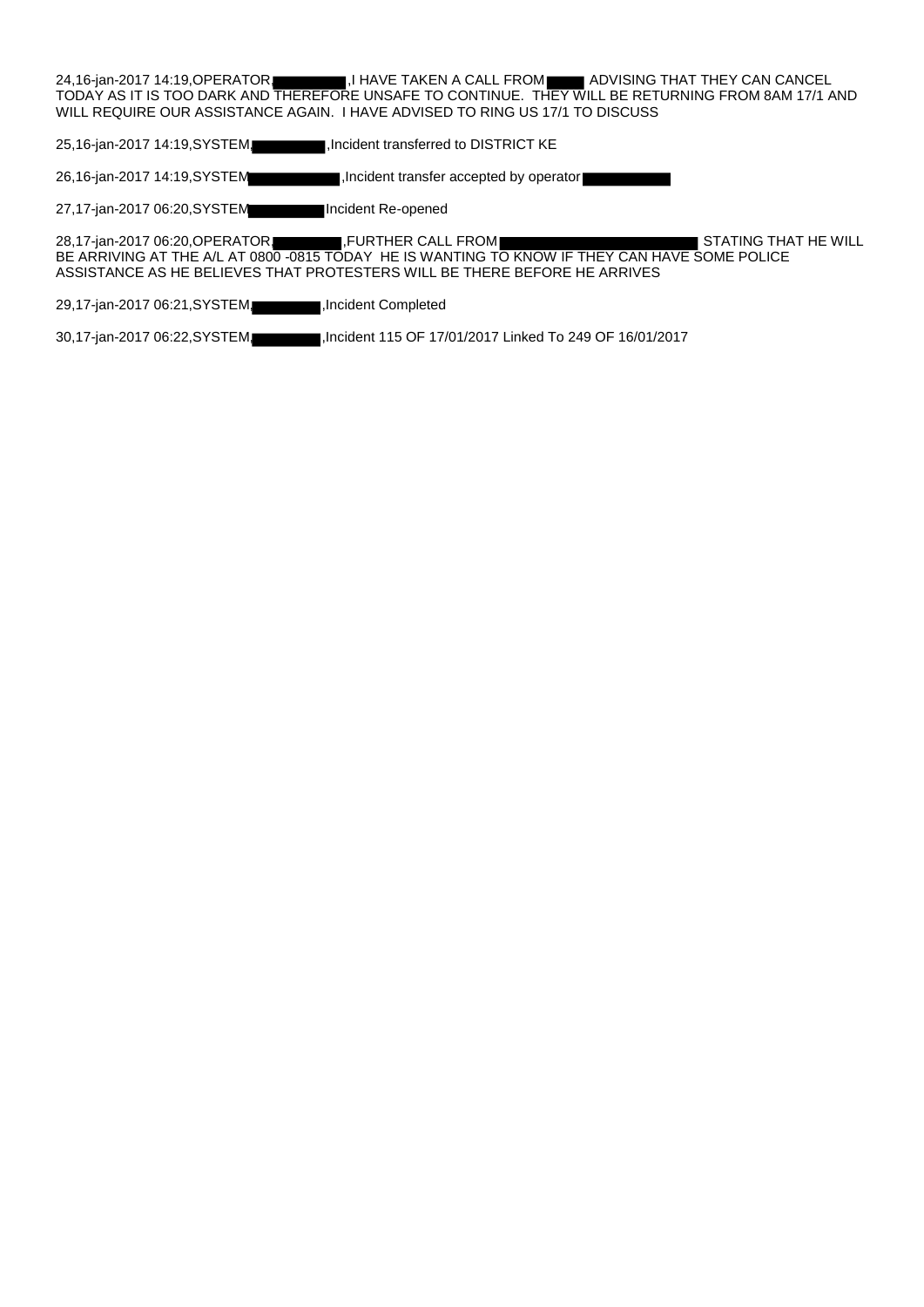DUNKELD ROAD **SHEFFIELD** 

UPDATE FROM **AT AMEY** 

NO WORK HAS BEEN UNDERTAKEN TODAY COUNCIL HAVE ASKED THEM TO PAUSE WORK FOR AROUND A WEEK.

I HAVE GIVEN THE CALLER THE CONTACT MAIL ADDRESS FOR THE OPERATIONAL PLANNING UNIT TO PUT FURTHER PLANNED REQUESTS FOR ASSISTANCE THROUGH

THE INCIDENT CAN NOW BE CLOSED

2,17-jan-2017 06:22,SYSTEM, ,Incident 115 OF 17/01/2017 Linked To 249 OF 16/01/2017

3,17-jan-2017 06:23,OPERATOR ,CALLER IS FROM AMEY WHO ARE DOING SOME TREE FELLING AT THE A/L THERE WERE SOME PROTESTERS THERE YESTERDAY THAT WERE PREVENTING THE WORKERS BEING ABLE TO CARRY OUT THIS WORK.

4,17-jan-2017 06:23, OPERATOR, ,HE IS CONCERNED THAT THE PROTESTERS WILL BE THERE WHEN THEY ARRIVE TODAY

5,17-jan-2017 06:24, OPERATOR ,THEY ARE DUE TO ARRIVE BETWEEN 0800 AND 0815 HOURS

6,17-jan-2017 06:24, OPERATOR, CALLER IS WANTING TO KNOW IF THEY CAN HAVE SOME POLICE ASSISTANCE TO PREVENT ANY ISSUES OCCURING WITH THESE PROTESTERS

7,17-jan-2017 06:25, OPERATOR, RATIONALE - PRIORITY FOR SOMEONE TO CONTACT CALLER TO DISCUSS WHETHER ANY POLICE PRESENCE IS POSSIBLE - CALLER IS NOT ON SITE AT PRESENT BUT IS CONCERNED FOR WHEN WORKERS ARRIVE

- 8,17-jan-2017 06:25, SYSTEM, Field graded response has changed from RWD to PRIORITY
- 9,17-jan-2017 06:25, SYSTEM, ,Incident transferred to DISTRICT KE

10,17-jan-2017 06:26,SYSTEM, ,Incident transfer accepted by operator

11,17-jan-2017 06:32, OPERATOR, FS 1658 AWARE AND WILL PASS ONTO DAYS SGT

12,17-jan-2017 06:55, MESSAGE, Reminder Message Actioned Resource Not Allocated

- 13,17-jan-2017 06:57, OPERATOR, **All and School And Tana Reminders DISABLED SGT WILL BE VIEWING**
- 14,17-jan-2017 06:57.SYSTEM

15,17-jan-2017 08:18,OPERATOR, ,ONLY 3 KE CARS BOOKED ON - ALL COMMITED 11 UNALLOCATED **PRIORITYS** 

16,17-jan-2017 08:30, RESOURCE ,Resource: KEH12 assigned to incident Status: ALLOCATED Crew: CS8273

Incident 115 17/01/2017

17,17-jan-2017 08:31,RESOURCE, ,Resource: KEH19 assigned to incident Status: ALLOCATED Crew: CS8358

18,17-jan-2017 08:58,OPERATOR, FURTHER CALL FROM FROM THE SECTION ASKING FOR ETA AS DEMO IS PREVENTING WORK. ADVISED FROM ARLS OFFICERS SHOWING ON SCENE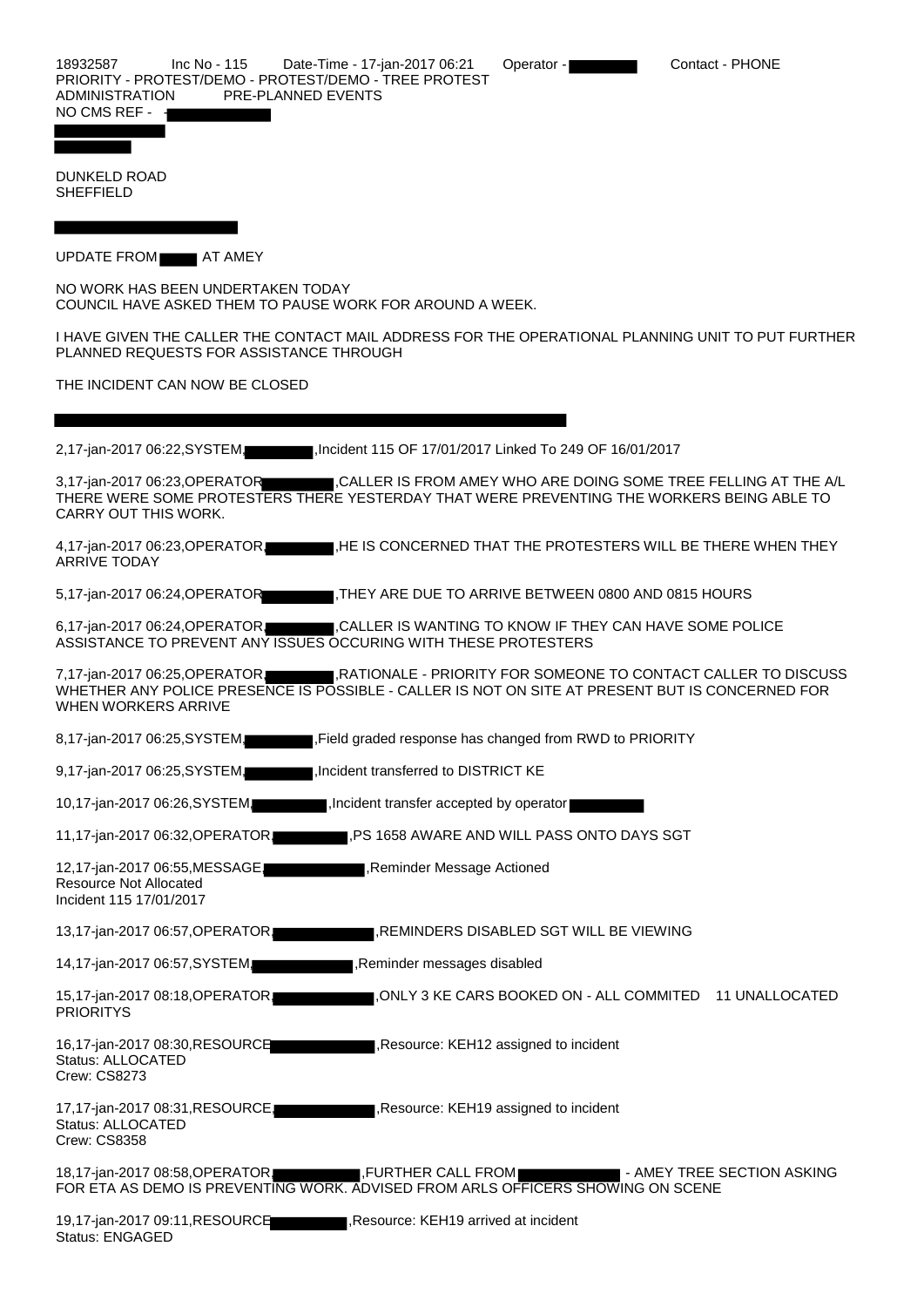| 20,17-jan-2017 09:23, OFFICER<br>media here as well. No police engagement with protesters at this time. [09:23] | 1,8358 on scene seems to be 12 protesters at the moment more arriving. Seems to be                                                                        |
|-----------------------------------------------------------------------------------------------------------------|-----------------------------------------------------------------------------------------------------------------------------------------------------------|
| 21,17-jan-2017 09:32, OFFICER.<br>Amey still on scene wanting to complete tree felling. [09:32]                 | 8358 protesters are within the safty area stopping amey from completing work.                                                                             |
| 22,17-jan-2017 10:04, OPERATOR,                                                                                 | I,CS8287 - RADIO SHEFFIELD HAVE JUST ARRIVED                                                                                                              |
| 23,17-jan-2017 10:04, RESOURCE,<br><b>Status: ENGAGED</b>                                                       | , Resource: KEH12 arrived at incident                                                                                                                     |
| 24,17-jan-2017 10:04,RESOURCE,<br>Status: ALLOCATED<br>Crew: 2361 2060                                          | Resource: KD61B assigned to incident                                                                                                                      |
| 25,17-jan-2017 10:06, OPERATOR<br>INCIDENT AND LIAISING WITH INSP STUBBS FROM WOODSEATS                         | CONTACTING MADE WITH OPS AND PLANNING. PLT ARE AWARE OF THE                                                                                               |
| 26,17-jan-2017 10:07, OPERATOR                                                                                  | ,SEQ 21 NOTED                                                                                                                                             |
| 27,17-jan-2017 10:08, SYSTEM                                                                                    | , Incident tag (ATTENTION FORCE INC MANAGER) has been added.                                                                                              |
| 28,17-jan-2017 10:08,SYSTEM,                                                                                    | Incident tag (ATTENTION SUP-D) has been added.                                                                                                            |
| 29,17-jan-2017 10:38, OPERATOR<br><b>LEFT</b>                                                                   | - I HAVE ISSUED A WARNING TO THE PROTESTERS AND THEY<br>HAVE CHOSEN TO LEAVE AND LET THE FELLING OF THE TREE CONTINUE. INC TO REMAIN OPEN UNTIL THEY HAVE |
| 30,17-jan-2017 10:38, RESOURCE,<br><b>Status: ENGAGED</b><br>Crew: W6212                                        | Resource: KEI1 assigned to incident                                                                                                                       |
| 31,17-jan-2017 10:38, RESOURCE                                                                                  | Resource: KD61B removed from incident                                                                                                                     |
| 32,17-jan-2017 14:06, OPERATOR<br><b>TOMORROW</b>                                                               | FROM 8287 JOB TO BE KEPT OPEN AS OFFICERS WILL BE ATTENDING,                                                                                              |
| 33,17-jan-2017 14:06,RESOURCE,                                                                                  | , Resource: KEI1 removed from incident                                                                                                                    |
| 34,17-jan-2017 14:06, RESOURCE,                                                                                 | Resource: KEH12 removed from incident                                                                                                                     |
| 35,17-jan-2017 14:06,RESOURCE,                                                                                  | , Resource: KEH19 removed from incident                                                                                                                   |
| 36,17-jan-2017 14:06,SYSTEM,                                                                                    | Incident has been delayed until 05:00 18/01/2017                                                                                                          |
| 37,17-jan-2017 14:25, SYSTEM,                                                                                   | Incident tag (ATTENTION FORCE INC MANAGER) has been removed.                                                                                              |
| 38,18-jan-2017 05:26, SYSTEM,                                                                                   | Incident resumed after delay,                                                                                                                             |
| 39,18-jan-2017 06:56, SYSTEM.                                                                                   | I, Incident tag (ATTENTION FORCE INC MANAGER) has been added.                                                                                             |
| 40,18-jan-2017 07:45, OPERATOR                                                                                  | KES2 TO VIEW,                                                                                                                                             |
| 41,18-jan-2017 08:19, OPERATOR                                                                                  | PS CREMIN AWARE AND MONITORING.                                                                                                                           |
| AMEY ARE ON SITE NOW AND WORKING                                                                                |                                                                                                                                                           |
| 42,18-jan-2017 13:23, OPERATOR                                                                                  | JUPDATE FROM <b>AT AMEY</b>                                                                                                                               |
| NO WORK HAS BEEN UNDERTAKEN TODAY<br>COUNCIL HAVE ASKED THEM TO PAUSE WORK FOR AROUND A WEEK.                   |                                                                                                                                                           |
| PLANNED REQUESTS FOR ASSISTANCE THROUGH                                                                         | I HAVE GIVEN THE CALLER THE CONTACT MAIL ADDRESS FOR THE OPERATIONAL PLANNING UNIT TO PUT FURTHER                                                         |
| THE INCIDENT CAN NOW BE CLOSED                                                                                  |                                                                                                                                                           |
| 43,18-jan-2017 13:24, SYSTEM                                                                                    | Incident Completed                                                                                                                                        |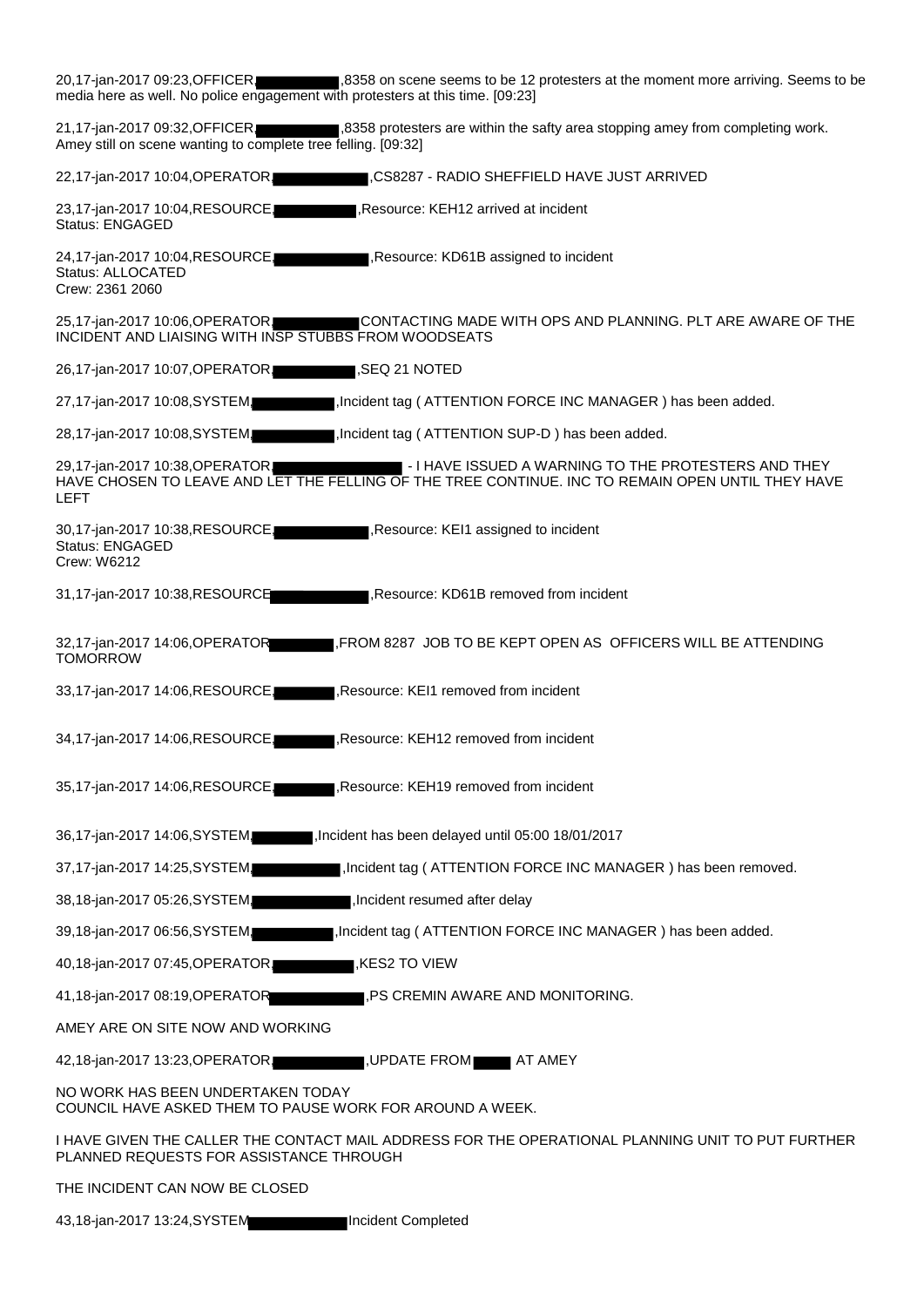18970749 Inc No - 509 Date-Time - 01-feb-2017 13:56 Operator - Contact - PHONE PRIORITY - CONCERN/COLLAPSE/ILL/INJ - CONCERN - PUBLIC SAFETY CONCERN/COLLAPSE/ILL/INJ NO CMS REF - 829 - AMEY - SHEFFIELD CITY COUNCIL BOCKING LANE SHEFFIELD

ALL RESOLVED WITHOUT ANY ISSUES THE TREE IS DOWN AND THE PEOPLE HAVE BEEN SENT ON THEIR WAY

3,01-feb-2017 13:58,OPERATOR, IS THE SUPERVISOR FOR AMEY HE HAS BEEN CONTACTED BY HIS TEAM THAT ARE TREE FELLING AT THE A/L. THEY HAVE ADVISED THAT A MALE AND FEMALE PROTESTOR HAVE ENTERED THE CORDON AND ARE REFUSING TO LEAVE

4,01-feb-2017 13:58, OPERATOR, IS ON ROUTE THERE NOW ETA 5 MINS NO NAMES KNOWN AT THIS STAGE FOR THE PROTESTORS

5,01-feb-2017 13:59, OPERATOR, ASKING FOR POLICE ASSISTANCE

6,01-feb-2017 13:59,OPERATOR, T - MALE AND FEMALE NAMES NOT KNOWN H - PROTESTING AGAINST AMEY TREE FELLING R - LOW NO THREATS NO VIOLENCE I - ASSIST AMEY WITH THE PROTESTORS V - NIL E - PRIORITY 7,01-feb-2017 13:59,SYSTEM, Field graded response has changed from RWD to PRIORITY 8,01-feb-2017 13:59, SYSTEM, ,Incident transferred to DISTRICT KE 9,01-feb-2017 14:00, SYSTEM, ,Incident transfer accepted by operator

10,01-feb-2017 14:02, OPERATOR, ,KEH13 - IN A BRIEFING

11,01-feb-2017 14:03,RESOURCE, Resource: KE63 assigned to incident Status: ALLOCATED Crew: 829

12,01-feb-2017 14:07, RESOURCE, ,Resource: KE63 arrived at incident Status: ENGAGED

13,01-feb-2017 14:07,OPERATOR ,829 - 2 PEOPLE STOOD WATCHING NO ISSUES

14,01-feb-2017 14:18, RESOURCE, Resource: KE63 removed from incident

15,01-feb-2017 14:18,SYSTEM, ,Incident Completed

16,01-feb-2017 14:31,PROCAD\_TO\_CHRIS, ,Passed CHRIS ref (1314 01/02/2017) to CHRIS and received a return code 0.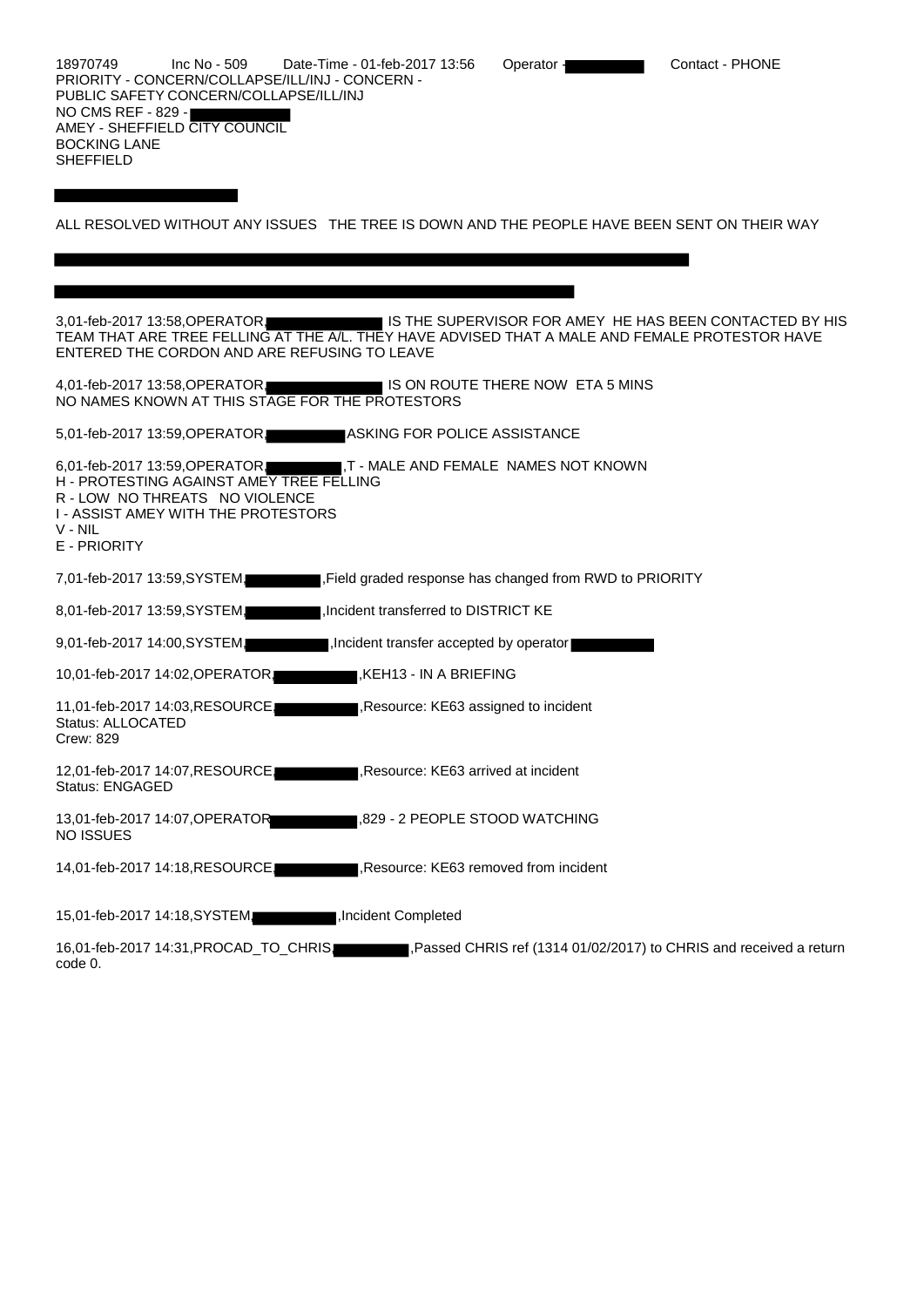DISTRICT MADE AWARE. CLOSED PENDING FURTHER CALLS. OPERATION NOW STOOD DOWN. ALL PERSONS PRESENMT HAVE DISPERSED.

| 3,07-feb-2017 08:46, SYSTEM, ACMBLAGDEN, Field type has changed from ABANDONED CALL to<br>CONCERN/COLLAPSE/ILL/INJ                                                                                                                                               |
|------------------------------------------------------------------------------------------------------------------------------------------------------------------------------------------------------------------------------------------------------------------|
| 4,07-feb-2017 08:48,OPERATOR. CALLER WORKS FOR AMEY AND SAYS THEY HAVE ARRIVED AT A/L TO<br>CONTINUE WITH PLANNED TREE FELLING. THERE ARE CURRENTLY 12 PROTESTERS AT SITE BUT THEY ARE NOT<br>PREVENTING AMEY FROM CARRYING OUT WORK AND NO BREACH OF THE PEACE. |
| Incident 176 OF 07/02/2017 Linked To 198 OF 06/02/2017<br>5,07-feb-2017 08:48, SYSTEM,                                                                                                                                                                           |
| 6,07-feb-2017 08:49, REFERAL, Incident referred to District KE at terminal with referral message<br>FOLLOWING INCIDENT YESTERDAY PLEASE CAN OFFICERS BE MADE AWARE OF 12 PROTESTERS AT A/L.<br>EVERYTHING CURRENTLY CALM. THANKS.                                |
| 7,07-feb-2017 08:49, REFERAL<br>Referral to District KE has been accepted at terminal                                                                                                                                                                            |
| , Passed CHRIS ref (315 07/02/2017) to CHRIS and received a return<br>8,07-feb-2017 08:50, PROCAD_TO_CHRIS<br>code 0.                                                                                                                                            |
| 9,07-feb-2017 08:51, OPERATOR, RATIONALE: RWD - DISTRICT MADE AWARE / NO CURRENT BOP /<br>CALLER AWARE TO CALL BACK SHOULD THINGS CHANGE / LOW RISK                                                                                                              |
| 10,07-feb-2017 08:51, REFERAL<br>, Referral from District TU has been completed at terminal<br>with<br>message THANK YOU CIRC TG52                                                                                                                               |
| 11,07-feb-2017 08:52, SYSTEM,<br>Incident Completed                                                                                                                                                                                                              |
| 12,07-feb-2017 08:52, REFERAL<br>Referral to District KE has been removed at terminal                                                                                                                                                                            |
| 13,07-feb-2017 08:54, SYSTEM,<br>Incident Re-opened                                                                                                                                                                                                              |
| 14,07-feb-2017 08:55, RESOURCE,<br>, Resource: KM91 assigned to incident<br>Status: ALLOCATED<br>Crew: 1711                                                                                                                                                      |
| Resource: KM93 assigned to incident<br>15,07-feb-2017 08:55, RESOURCE.<br><b>Status: ALLOCATED</b><br>Crew: 3249                                                                                                                                                 |
| Field graded response has changed from RWD to PRIORITY<br>16,07-feb-2017 08:55, SYSTEM                                                                                                                                                                           |
| ,PLS1/3699 - AWARE AND HAVE DEPLOYED RESOURCES TO THIS INC<br>17,07-feb-2017 08:56, OPERATOR,<br>FOR AN EALY ASSESSMENT. PLEASE LEAVE OPEN FOR NOW UNTIL OFFICERS HAVE BEEN.                                                                                     |
| 18,07-feb-2017 09:47, RESOURCE,<br>Resource: KM93 arrived at incident<br><b>Status: ENGAGED</b>                                                                                                                                                                  |
| 19,07-feb-2017 09:47, RESOURCE.<br>, Resource: KM91 arrived at incident<br>Status: ENGAGED                                                                                                                                                                       |
| 20,07-feb-2017 09:48, OPERATOR, 2007 1,3249 - WE HAVE JUST ARRIVED AND BEEN APPROACTED BY AN AMEY<br>WORKER. WE ARE GOING TO ASSESS THE SITUAITON.                                                                                                               |

21,07-feb-2017 09:49, OPERATOR, 3249 - THE PRESS ARE ALSO ON SCENE.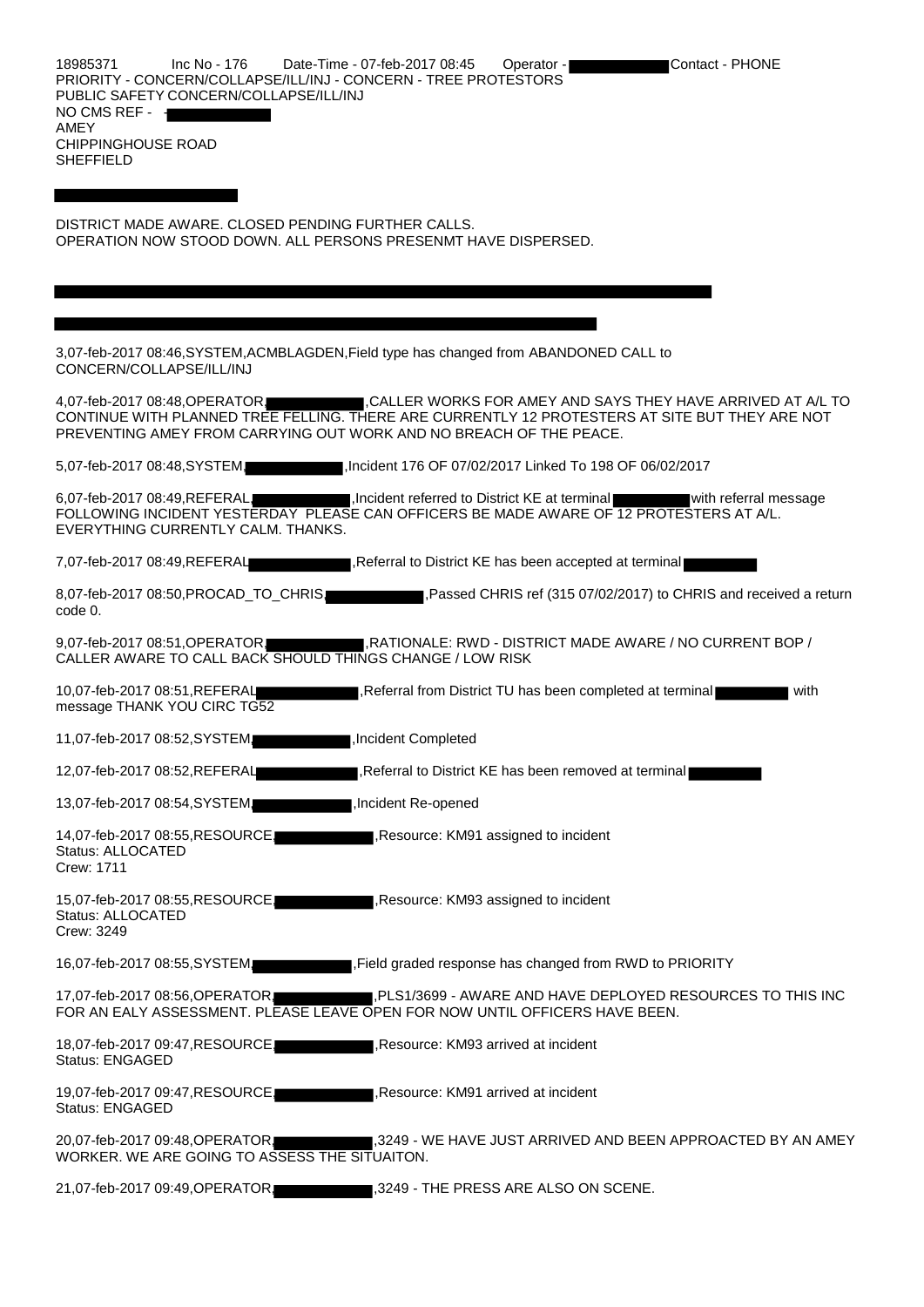| FIM PLEASE BE AWARE ANOTHER INC AT CHIPPINGHOUE ROAD RE TREE PROTESTORS. OFFICER ON SCENE<br>ASSESSING THE SITUATION. PRESS ARE ON SCENE. THANK YOU.                                                                                                                                                                                                                                                                                                                                                                                                                                                                                                                                                                                                                                                                                                 |
|------------------------------------------------------------------------------------------------------------------------------------------------------------------------------------------------------------------------------------------------------------------------------------------------------------------------------------------------------------------------------------------------------------------------------------------------------------------------------------------------------------------------------------------------------------------------------------------------------------------------------------------------------------------------------------------------------------------------------------------------------------------------------------------------------------------------------------------------------|
| 23,07-feb-2017 09:51, REFERAL, Referral to District FIMK has been accepted at terminal                                                                                                                                                                                                                                                                                                                                                                                                                                                                                                                                                                                                                                                                                                                                                               |
| 24,07-feb-2017 09:51,SYSTEM. Incident tag ( ATTENTION FORCE INC MANAGER ) has been added.                                                                                                                                                                                                                                                                                                                                                                                                                                                                                                                                                                                                                                                                                                                                                            |
| 25,07-feb-2017 09:51, REFERAL<br>Referral from District KD has been completed at terminal<br>with message<br><b>NOTED THANKS</b>                                                                                                                                                                                                                                                                                                                                                                                                                                                                                                                                                                                                                                                                                                                     |
| 26,07-feb-2017 09:51, REFERAL, Referral to District FIMK has been removed at terminal                                                                                                                                                                                                                                                                                                                                                                                                                                                                                                                                                                                                                                                                                                                                                                |
| 27,07-feb-2017 09:52,SYSTEM, Incident tag (ATTENTION SUP-D) has been added.                                                                                                                                                                                                                                                                                                                                                                                                                                                                                                                                                                                                                                                                                                                                                                          |
| 28,07-feb-2017 09:58, OPERATOR, 7111 - WORK IS CONTINUING AS WE SPEAK ON 1 TREE. THERE ARE 15<br>PEOLPE OBSERVING FROM OUTSIDE THE CORDON AND SOMEONE FROM THE PRESS IS ON SCENE ALSO. THERE ARE<br>2 MALES INSIDE THE CORDON THEY ARE <b>A REPORT OF A MALE WHO HAS IDENTIFIED HIMSELF AS</b><br>BOTH ARE NEAR THE TREE THEY HAVE BEEN SPOKEN TO ASK WHAT THERE INTENTIONS ARE. HE HAS SAID THAT<br>THEY ARE GOING TO HANG ABOUT FOR A BIT. WHEN ASKED WHAT HE MEANS BY THIS HE HAS NO BEEN ABLE TO<br>REPLY. I HAVE POINTED OUT THAT WE DONT WANT A SITUATION LIKE YESTERDAY AND THAT PEOPLE NEED TO DO<br>THEIR WORK AND MAYBE NECESSARY FOR PEOPLE TO BE ARRESTED HE HAS SAID THAT HE IS AWARE OF THIS.<br>THERE DEMINOUR IS AMICABLE NOTHING OTHER THEN CONVERSATION WITH HIM. LIASED WITH AMEY<br>SUPERVISORAND WILL PASS ON THIS NIFORMAITON. |
| 29,07-feb-2017 10:25, OPERATOR, A 1711 - 2 PROTESTORS THAT WERRE SPOKEN TO EALRLIER ARE<br>STOOD AT THE GARDEN OF <b>THE SECOND THE STOOD AT THE GARDEN OF</b><br>IS MULTI OCCUPANCY<br>UNABEL TO FIND LANDLORD. I HAVE SPOKEN TO FEMALE<br>SHE HAS GIVEN<br>THEM PERSION TO STAND IN THE GARDEN AS THEY HAVE ASKED TO DO SO. I HAVE SPOKE TO THE AMEY<br>SUPERVISOR THEY HAVE SAID THAT IT IS NOT SAFE FOR THE MALES TO BE STOOD IN THE GRADEN. THAS SAID<br>THAT IF THEY DONT MOVE THEN THEY WILL PACK UP AND MOVE. DETAILS HAVE BEEN PASSED BACK TO CH SUP INT<br>MOORLEY AS WE SPEAK.                                                                                                                                                                                                                                                            |
| 30,07-feb-2017 10:36,OPERATOR, 3699 - ATTEMPTED TO CONTACT CH SUPER INT RE THE UPDATE FROM<br>PLT OFFICERS. MR MOORLEY IS ENGAGED IN A GOLD MEETING. REF TO SUP INT CHAPMAN. MR CHAPMAN HAS BEEN<br>MADE AWARE PROTESTORS ON PRIVATE LAND UNDER A TREE STOPING AMEY WORKERS FROM WORKING. IN LIGHT<br>OF THIS THE RESPONSE TO THE AMEY STAFF WE HAVE NO POWERS TO REMOVE THE PROTESTORS. THEREFORE<br>AMEY WILL BE UPDATED TO THIS EFFECT AND DOWN TO THEM IF THEY MOVE ON TO ANOTHWER AREA OR ANOTHER<br>ANOTHE TREE. WE WILL BE MAKLEING AMEY AWARE THAT IF THEY ATTEMPT TO TAKE A TREE DONWN AT THE A/L<br>THE PROTESTORS WILL FOLLOW. IT MAY BE BETTER CHOOSING ANOTHER AREA. THIS WILL BE STRSSED TO THEM<br>THIS THIS WILL BE THERE DECISSION AND NOT THAT OF THE POLICE.                                                                      |
| 31,07-feb-2017 10:37, OPERATOR<br>3249 - WE HAVE SPOKEN TO<br>FROM AMEY SUPERVISOR AND<br>THEY HAVE STATED THAT THEIR DESIGNATED AREA IS THE A/L CHIPPINGHOUSE ROAD.                                                                                                                                                                                                                                                                                                                                                                                                                                                                                                                                                                                                                                                                                 |
| Resource: PLS1 assigned to incident<br>32,07-feb-2017 10:48, RESOURCE<br><b>Status: ENGAGED</b><br>Crew: 3699                                                                                                                                                                                                                                                                                                                                                                                                                                                                                                                                                                                                                                                                                                                                        |
| 33,07-feb-2017 10:54, OPERATOR<br>,3699 - FURTHER LIASING WITH AMEY. THEY INTEND TO CUT DOWN THE<br>TREE BETWEEN 203 & 207.                                                                                                                                                                                                                                                                                                                                                                                                                                                                                                                                                                                                                                                                                                                          |
| . EVIDENCE GATHERS ARE BEING DEPLOYED TO SCENE NOW. SUPY CHAPMAN<br>AWARE OF UPDATES. DUTY INSP ALSO AWARE AND ASKED TO SUPPLY FURTHER RESOURCES.                                                                                                                                                                                                                                                                                                                                                                                                                                                                                                                                                                                                                                                                                                    |
| 34,07-feb-2017 10:54,OPERATOR. 3699 - SPOKEN TO INSPECOT HOLLAND THEY WILL BE SORTING OUT<br>RESOURCING. THESE OFFICERS WILL BE LIASING WITH OFFICERS ON SCENE.                                                                                                                                                                                                                                                                                                                                                                                                                                                                                                                                                                                                                                                                                      |
| 35,07-feb-2017 10:55,OPERATOR<br>HAS LEFT SCENE UNSURE IF HE WILL BE COMING BACK.<br>$\blacksquare$ ,1711 - $\blacksquare$                                                                                                                                                                                                                                                                                                                                                                                                                                                                                                                                                                                                                                                                                                                           |
| 3249 - PROTESTORS HAVE NOW GOT WIND THAT THEY ARE MOVING<br>36,07-feb-2017 11:04,OPERATOR<br>AND THYE ARE NOW MOVING THERE VEHICLES TO BLOCK THE WAY. AMEY SUPERVISOR HAS WARNED THEM THERE<br>VEHICLES CAN BE TOWED AWARE THERE ARE ALSO SIGNS AROUNDS STATING THIS. THE PROTESTOR ARE AWARE<br>OF THE RISK OF HAVING THERE VEHCILE REMOVED.                                                                                                                                                                                                                                                                                                                                                                                                                                                                                                        |
|                                                                                                                                                                                                                                                                                                                                                                                                                                                                                                                                                                                                                                                                                                                                                                                                                                                      |
| 37,07-feb-2017 11:21, RESOURCE,<br>Resource: KES2 assigned to incident<br>Status: ALLOCATED<br>Crew: 3964                                                                                                                                                                                                                                                                                                                                                                                                                                                                                                                                                                                                                                                                                                                                            |
| Resource: KES1 assigned to incident<br>38,07-feb-2017 11:21, RESOURCE<br>$C_{\text{totuo}}$ $\Lambda$ <sub>LI</sub> $\Omega$ $\Lambda$ TED                                                                                                                                                                                                                                                                                                                                                                                                                                                                                                                                                                                                                                                                                                           |

Status: ALLOCATED Crew: 1736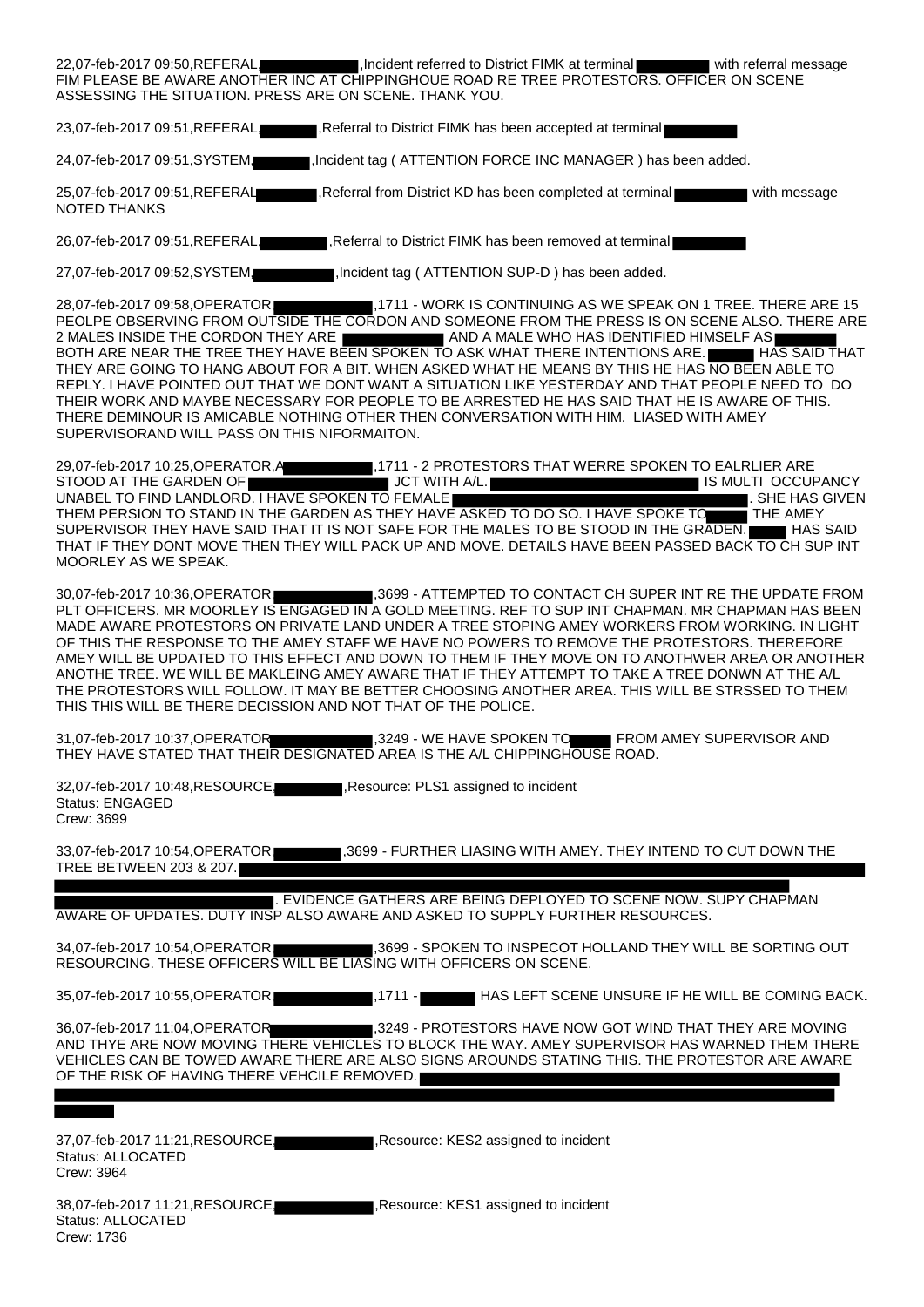39,07-feb-2017 11:21, RESOURCE, Resource: KE63 assigned to incident Status: ALLOCATED Crew: 3555 1072

40,07-feb-2017 11:25,OPERATOR, PLS1 - FROM C/SUPT MORLEY - NO POSITIVE ACTION TO BE TAKEN BY OFFICERS ATTENDING AT THIS TIME. LOW KEY ONLY AT THIS TIME. FURTHER UPDATE TO FOLLOW BY PLS1

41,07-feb-2017 11:44,RESOURCE,SYSTEM,RESOURCE: KES2 ENGAGED AT INCIDENT STATUS: 6 BY 3964

42,07-feb-2017 12:01, OPERATOR, 1711 - AMEY ARE CONTINUEING THERE WORK ON THIS ROAD. ATTEMPTINT TO TAKE TREE DOWN BETWEEN 203 AND 207. THEY ARE CRRENTLY SETTING UP THE CORDON OUTSIDE THERE. ONCE AMEY IN A POSTION TO RESUME THIS WE WILL UPDATE. THIS IS BEING MANAGED BY PLC OFFICERS AND OTHER OFFICERS ARE CLOSE BY SHOULD WE NEED THEM.

43,07-feb-2017 12:05, OPERATOR, ,1711 - THERE ARE 15 PROTESTORS AROUND THE TREE THAT AMEY ARE ATTEMPING TO GET READY TO CUT DOWN.

44,07-feb-2017 12:14,OPERATOR, ,841 - UPDATE FROM TEMP CH SUP INT MOORLEY DIRECITON GIVEN FOR EG TO BE DEPLOYED TO CHIPPINGHOUSE ROAD.

45,07-feb-2017 12:21, MESSAGE, ,Reminder Message Actioned Resource Not Arrived Incident 176 07/02/2017 Resource KES1

46,07-feb-2017 12:23, RESOURCE, ,Resource: KES1 arrived at incident Status: ENGAGED

47,07-feb-2017 12:23,RESOURCE ,Resource: KE63 arrived at incident Status: ENGAGED

48,07-feb-2017 12:27,OPERATOR ,1711 - AT 12:20 HRS I HAVE READ OUT A WARNING TO THE PROTESTERS. THE GROUP OF 15 HAVE MOVED AWAY FROM APART FROM 2 WHO ARE NOW STOOD ON THE GROUNDS OF 203 CHIPPINGHOUSE ROAD.

49,07-feb-2017 12:41,OPERATOR ,1711 - 3 PROTESTORS HAVE MOVED INTO THE DRIVEWAY OF 203 THE REST HAVE NOW MOVED ON. THEY ARE CURRENTLY WITH THE INSPECTOR.

50,07-feb-2017 12:51, OPERATOR, , 1711 - WE ARE WITHDRAWING FROM THE SCENE WITH DIRECTION FROM PLS1. OTHER OFFICERS ARE STAYING ON SCENE.

51,07-feb-2017 12:52,RESOURCE ,Resource: KM93 removed from incident

52,07-feb-2017 12:52, RESOURCE, ,Resource: KM91 removed from incident

53,07-feb-2017 12:52, RESOURCE, ,Resource: PLS1 removed from incident

54,07-feb-2017 12:53, RESOURCE ,Resource: KE65 assigned to incident Status: ALLOCATED Crew: 1541

55,07-feb-2017 13:53, MESSAGE Reminder Message Actioned Resource Not Arrived Incident 176 07/02/2017 Resource KE65

56,07-feb-2017 14:12, RESOURCE, Resource: KEH7 assigned to incident Status: ALLOCATED Crew: CS8136

57,07-feb-2017 14:12,RESOURCE Resource: KEH13 assigned to incident Status: ENGAGED Crew: CS8347

58,07-feb-2017 14:12, RESOURCE, ,Resource: KEH7 arrived at incident Status: ENGAGED

59,07-feb-2017 14:18, MESSAGE, ,Reminder Message Actioned